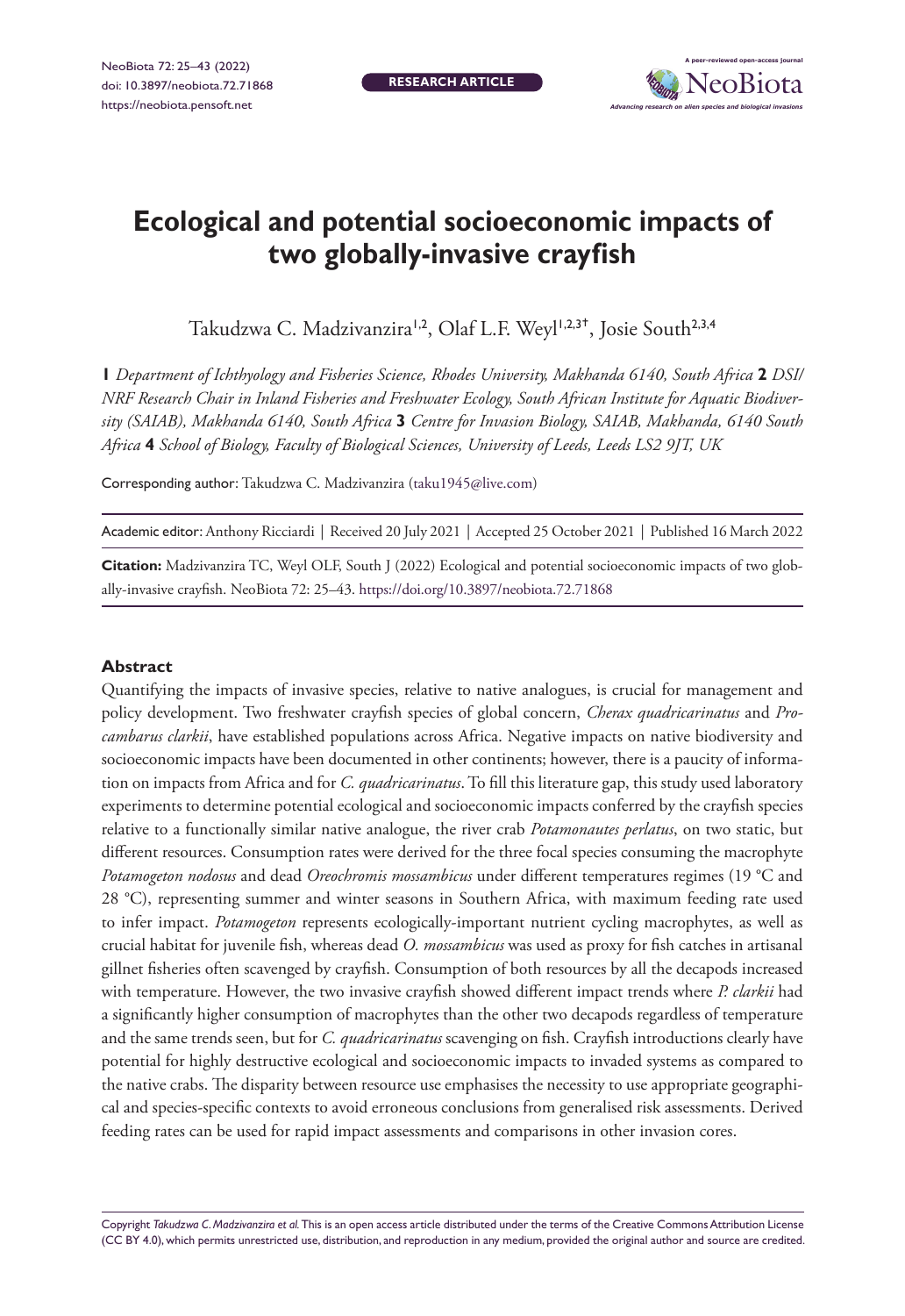#### **Keywords**

*Cherax quadricarinatus*, fishery, freshwater crabs, macrophyte, *Potamonautes perlatus*, *Procambarus clarkii*, scavenging

### **Introduction**

Invasive alien species (IAS) are widely recognised as drivers of change; thus, impetus is on predicting, quantifying and mitigating impacts across sectors whether they be positive or negative, to provide evidence for legislators (Ricciardi et al. 2013; Blackburn et al. 2014; Tickner et al. 2020; Vimercati et al. 2020). Inland waters are disproportionately at risk of invasion due to high levels of anthropogenic disturbance and lack of inclusion in major global policy and initiatives, such as the sustainable development goals, despite contributing to numerous facets, such as alleviating poverty and hunger (Lynch et al. 2020).

Ecological impacts of IAS are comparatively well described compared to other sectors, such as social or economic impacts. Yet, there remain large geographic and taxonomic gaps which must be assessed in order to compel policy-makers to prioritise IAS management (Diagne et al. 2020). African nations and rural populations globally, rely directly upon fish products for both food and nutrition security, as well as many social, cultural and economic benefits gained from the biodiverse water resources (Chan et al. 2019; Olden et al. 2020). Without suitable predictive assessments available, environmental management recommendations are often made on the basis of family level proxies or data from other geographic regions (Hawkins et al. 2015). Lack of sufficient knowledge regarding impact prediction therein puts economic, ecological and social sectors related to inland fisheries at risk of being overlooked in future policy developments, which may further exacerbate invasion impacts.

Freshwater crayfish are amongst the most notorious and destructive IAS globally (Lodge et al. 2012; Twardochleb et al. 2013; Haubrock et al. 2021). Five species of invasive crayfish have established populations in Africa (Madzivanzira et al. 2020); this is of particular concern as crayfish are phylogenetically unique in continental Africa and are, therefore, highly novel invaders (Lodge et al. 2012; Madzivanzira et al. 2020). The two most widespread and successful species: Australian redclaw crayfish *Cherax quadricarinatus* (von Martens 1868) and Louisiana red swamp crayfish *Procambarus clarkii* (Girard 1852), are spreading at a fast rate and are invasive in several ecologically- and economically-important wetlands (Madzivanzira et al. 2020, 2021c). Despite crayfish being a model ecological species and generally being shown to have broad pervasive negative impacts on both ecology and economics (Lodge et al. 2012), there are major data deficits with regards to impacts in African systems (Madzivanzira et al. 2020) and *C. quadricarinatus* impacts globally (Haubrock et al. 2021).

Crayfish impacts include the reduction of basal resources i.e. aquatic macrophytes, predation on invertebrates and reduction of amphibian and fish abundance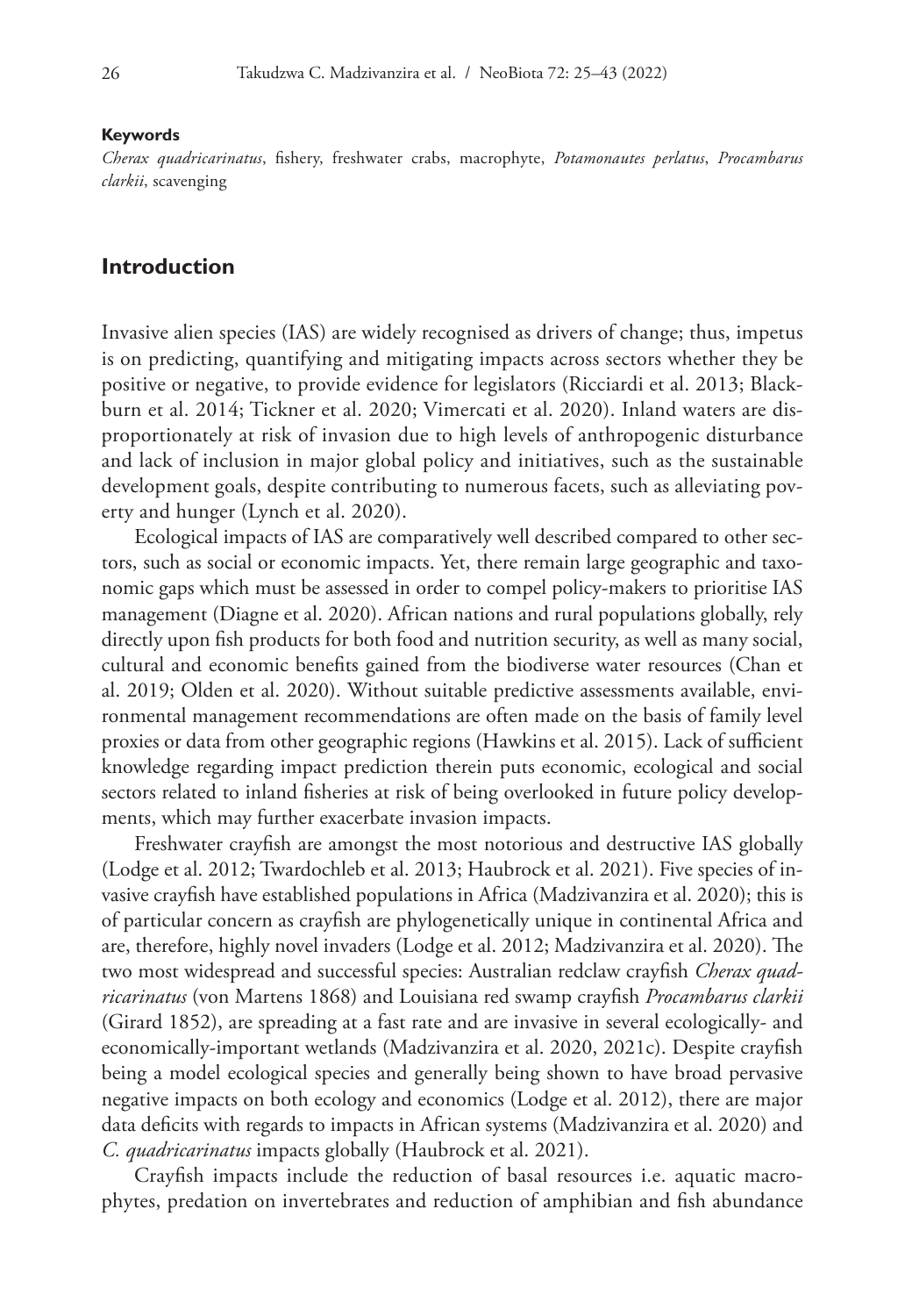(Twardochleb et al. 2013; Madzivanzira et al. 2021a). *Procambarus clarkii*, in particular, has been implicated as a major driver of macrophyte reduction which can cause cascading effects on fish, bird and invertebrate abundance via direct and indirect competition for resources (both habitat and energy requirements) (Grey and Jackson 2012). Macrophyte and leaf litter breakdown is a critical step in transferring energy and nutrients from basal resources to higher trophic levels (Choi and Kim 2020). Shredding behaviour by invasive crayfish is likely to accelerate macrophyte and leaf litter breakdown (Jackson et al. 2016). Large freshwater shredders are under-represented in African systems, with freshwater crabs of the Potamonautes genus (Jackson et al. 2016) presented as the closest native trophic analogue. Potamonautid crabs are predicted to be negatively impacted as a result of crayfish invasion as functionally similar species are more likely to be competitively excluded or outcompeted (de Moor 2002; Jackson et al. 2016; Dick et al. 2017). Replacement of the native crabs by invasive crayfish will considerably alter key ecosystem services, such as fishery production and water quality (Jackson et al. 2016; Madzivanzira et al. 2021a).

Human livelihoods are also affected directly by crayfish invasions. Artisanal fishermen have reported anecdotally how crayfish affect their catches through partial consumption of fish caught on static gillnets (Weyl et al. 2017; Madzivanzira et al. 2020). This has been reported for *P. clarkii* from Lake Naivasha, Kenya and the Nile River, Egypt and for *C. quadricarinatus* in the Kafue River, Lake Kariba and Barotse floodplain, Zambia, as well as in tilapia fisheries in Mozambique (Madzivanzira et al. 2020). Partially consumed fish left in the nets are not marketable as potential buyers consider the fish to be spoilt (TCM and JS, pers. obs). Owing to the significant contribution from fisheries to livelihoods as a source of protein, income or supplementary income, as well as the wider associated value chains (Aquatic Ecosystem Services and WWF 2020), the losses associated with crayfish damage pose potential for severe and escalating costs if mitigation efforts are not undertaken. The IUCN adopted protocol for assessing ecological impact [Environmental Impact Classification for Invasive Species (EICAT)] relies upon previously documented ecological impacts (Hawkins et al. 2015). Management actions are, thus, based upon their invasion history and impacts documented elsewhere (Ricciardi et al. 2013); however, this precludes the speculative assessment of novel or potential invaders (Laverty et al. 2017). Documenting field impact can often take a prohibitively long time and many resources. Various consumption rate experiments may be carried out in the laboratory to test the broad hypothesis that invasive species incur negative effects due to more efficient resource consumption relative to a native analogue (Dickey et al. 2020). In these instances, the use of a contextually and functionally relevant analogous species is integral for generating appropriate inferences.

Therefore, we quantify resource consumption by *C. quadricarinatus* and *P. clarkii* in comparison to a native analogue, *Potamonautes perlatus* feeding on two static resources: 1) Long-leaved pondweed *Potamogeton nodosus* (Poir) and 2) dead Mozambique tilapia *Oreochromis mossambicus* (Peters 1852)*.* Both resources are economically and ecologically important to fishery productivity and value. Macrophytes constitute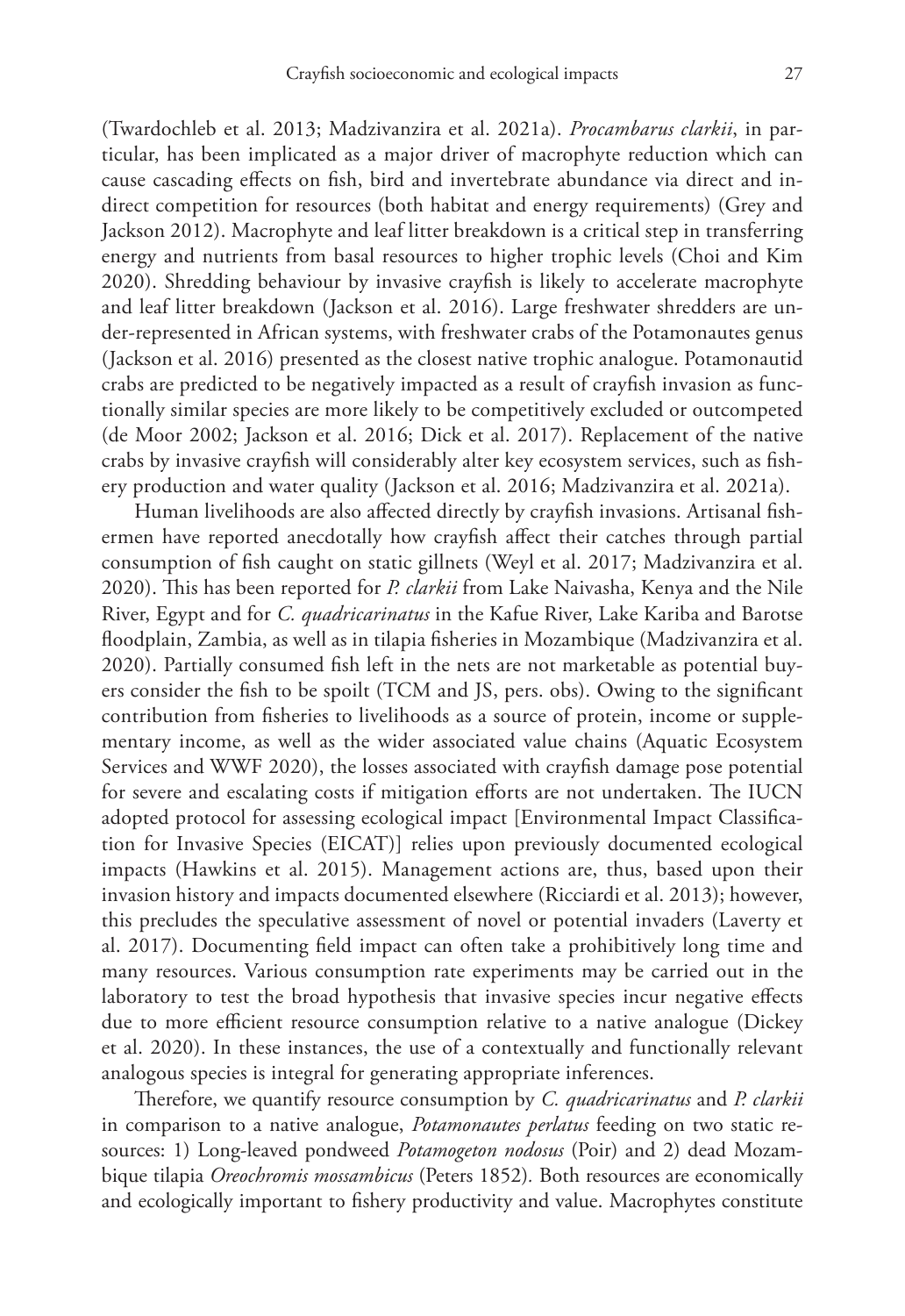the diet of most fishery species in African freshwater systems (e.g. Red breast tilapia *Coptodon rendalli*) (Weyl and Hecht 1998) and provide spawning ground and shelter for fish (Choi and Kim 2020). Consumption rates were investigated at temperatures which are representative of field conditions (19 °C and 28 °C) as temperature is a major driver of resource assimilation patterns (Uiterwaal and DeLong 2020). Based on previous studies (see Madzivanzira et al. 2021a), we hypothesise that: 1) *P. perlatus* feeding decreases with increasing temperature, 2) *C. quadricarinatus* has an equal or higher feeding rate than *P. perlatus*, regardless of temperature, 3) *P. clarkii* increases feeding with temperature, but has a lower impact than the other focal species. The study further attempts to estimate the loss in catch in the invaded regions of the Zambezi Basin.

## **Materials and methods**

#### Collections of animals

Live *C. quadricarinatus* specimens were collected from sugarcane irrigation ponds in Nkomazi, Komatipoort in the Inkomati Basin, Mpumalanga Province (-25.5°S, 31.9°E). The recommended standard gear for trapping the *C. quadricarinatus* (Madzivanzira et al. 2021b) was used. The same gear was also successfully used to catch *P. perlatus* samples from dams in the Eastern Cape (-33.3°S, 26.5°E; -33.3°S, 26.5°E).

Live *P. clarkii* crayfish samples were collected from Mimosa Dam (-27.8°S, 26.6°E) in Odendalsrus, Free State Province, South Africa. In addition to the trapping method described above, rectangular traps  $(63.5 \times 38 \text{ cm})$  baited with fish heads (Barkhuizen et al., accepted) were used to capture *P. clarkii*.

All animals caught were placed in 60 litre cooler boxes with fresh water from the source, with battery-powered air pumps and transported to a biosecure laboratory at the South African Institute for Aquatic Biodiversity (SAIAB) in Makhanda where they were acclimatised to the laboratory for at least a month prior to experimentation. Water temperature was maintained at  $22 \pm 1$  °C and the laboratory was held under a 12:12 light:dark regime with white light and total darkness. Crayfish and crabs are omnivores (Geiger et al. 2005; Gherardi 2007; Souty-Grosset and Fetzner 2016) and, hence, all animals were maintained on cabbage leaves and cultured *Eisenia* sp. worms.

Prior to the experiments, all animals were acclimatised to the desired temperature at a rate of 1 °C/day and allowed to acclimatise to the two temperatures for a week before experiments were conducted. No animals were re-used per temperature treatment for both resources.

#### Macrophyte consumption

*Potamogeton nodosus* was collected from a pond in Makhanda, South Africa. *Potamogeton nodosus* is a heterophyllous monocotyledonous aquatic plant with both floating and submerged leaves (Ryan 1985) present in most freshwater systems in Africa (Kaplan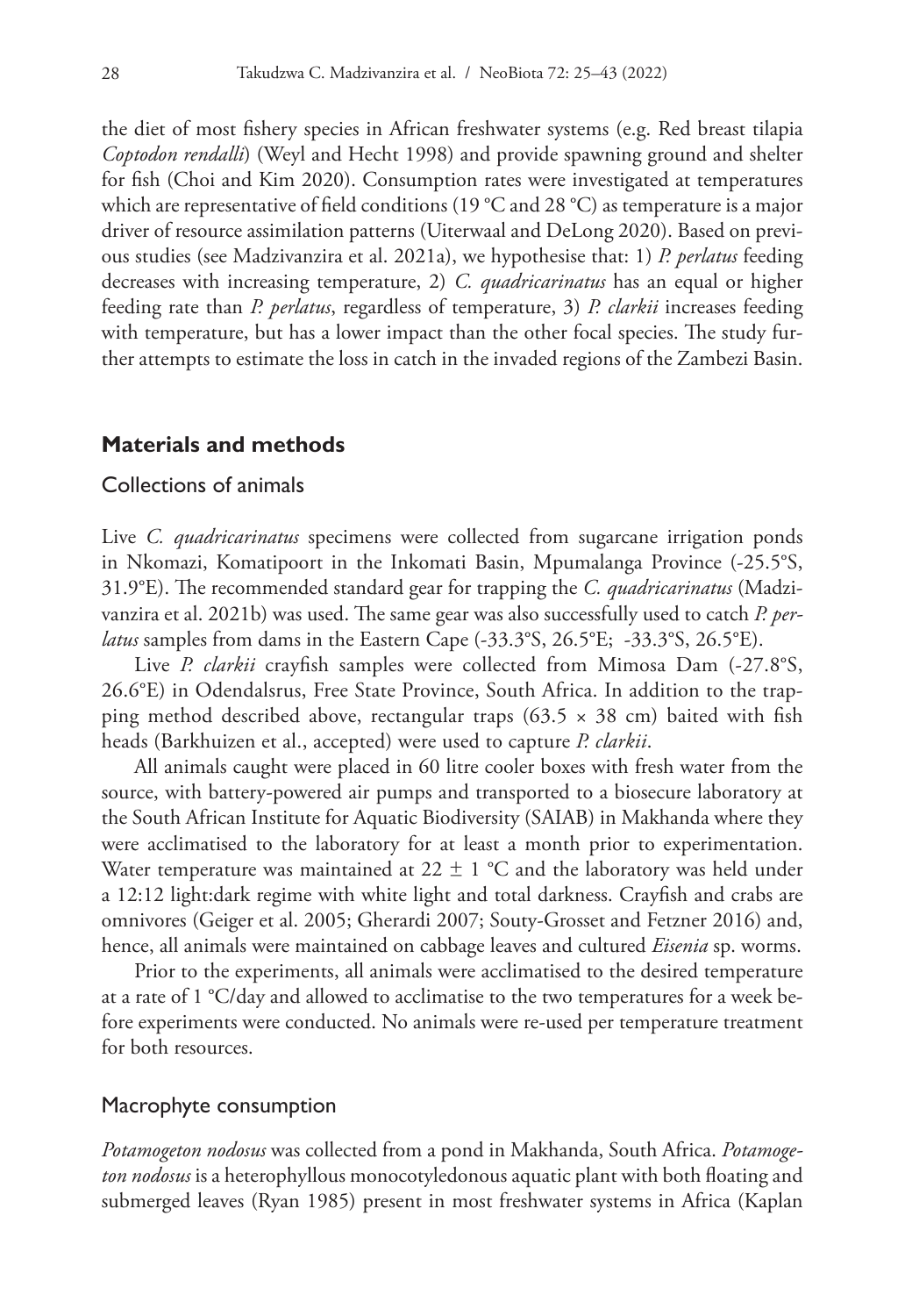| <b>Species</b>         | Experiment | $CL$ (mm)        | Mass(g)          |  |  |
|------------------------|------------|------------------|------------------|--|--|
| Cherax quadricarinatus | Macrophyte | $60.01 \pm 1.31$ | $68.83 \pm 2.82$ |  |  |
| Procambarus clarkii    | Macrophyte | $56.24 \pm 1.14$ | $59.63 \pm 1.22$ |  |  |
| Potamonautes perlatus  | Macrophyte | $53.28 \pm 1.16$ | $87.72 \pm 4.92$ |  |  |
| Cherax quadricarinatus | Fish       | $63.20 \pm 1.10$ | $67.34 \pm 2.52$ |  |  |
| Procambarus clarkii    | Fish       | $58.62 \pm 1.53$ | $59.54 \pm 1.58$ |  |  |
| Potamonautes perlatus  | Fish       | $53.27 \pm 1.02$ | $96.29 \pm 4.95$ |  |  |

**Table 1.** Morphometric averages (mean ± SE) of *Cherax quadricarinatus*, *Procambarus clarkii* and *Potamonautes perlatus* used in the macrophyte consumption and fish scavenging experiments.

and Symoens 2005). In the lab, plant matter was rinsed thoroughly under tap water to remove any attached macroinvertebrates. To attain a reliable biomass measurement of the macrophytes, a wet – dry conversion equation was determined by drying known mass of *P. nodosus* (5, 10, 15, 20, 25. 30, 35, 40, 45 and 50 g; n = 3) in an oven at 60 °C for 24 hrs (Madsen and Bloomfield 1993; Bickel and Perrett 2015). The subsequent equation was derived, where dry mass = -0.0043 + 0.1134·wet weight (Suppl. material 1a) (Bickel and Perrett 2015).

Prior to experimentation, the pondweed was patted dry with a paper towel and weighed, then an average of 45.65  $\pm$  0.27 g (equivalent to 5.13  $\pm$  0.03 g dry mass) was put into each experimental tank with an animal. These animals were randomly selected from the holding tanks and patted dry before morphometric measurements were taken for each individual (Table 1). The animals were acclimatised to the experimental tanks for one hour and deprived of food for 24 hrs before the pondweed was added. The experiments were run under a 12:12 light:dark regime for 24 hrs. After the experiment, the remaining macrophytes were patted dry, weighed and dried in an oven to determine the dry weight. Control experiments were run at each temperature treatment with *P. nodosus*, but no consumers.

#### Fish consumption

Dead *O. mossambicus* (160.65 ± 1.26 mm, mean total length ± SE, 74.54 ± 1.59 g mean mass  $\pm$  SE) were purchased from Aquaculture Innovations in Makhanda. Experimental fish were kept frozen and defrosted prior to experimentation. *Oreochromis mossambicus* is native to eastward flowing rivers of central and southern Africa (Skelton 2001). The fish species, together with other *Oreochromis* species, are commonly referred to as "breams" in the Zambezi Basin and comprise more than 50% of their catch (Tran et al. 2019). Pre-experimental treatment of animals was identical to the macrophyte experiment.

Fish were patted dry and the total length and mass for each fish was recorded. A 50 g sinker was then inserted in their guts through the mouth so that the fish sank to the bottom. The fish were then introduced to the tanks with a consumer in each tank. Controls were also run, where the dead fish were not subjected to any consumer in the experimental tank. Fishermen in the Zambezi system deploy their gillnets around 1600 hrs and retrieve them around 0600 hrs (pers. obs.).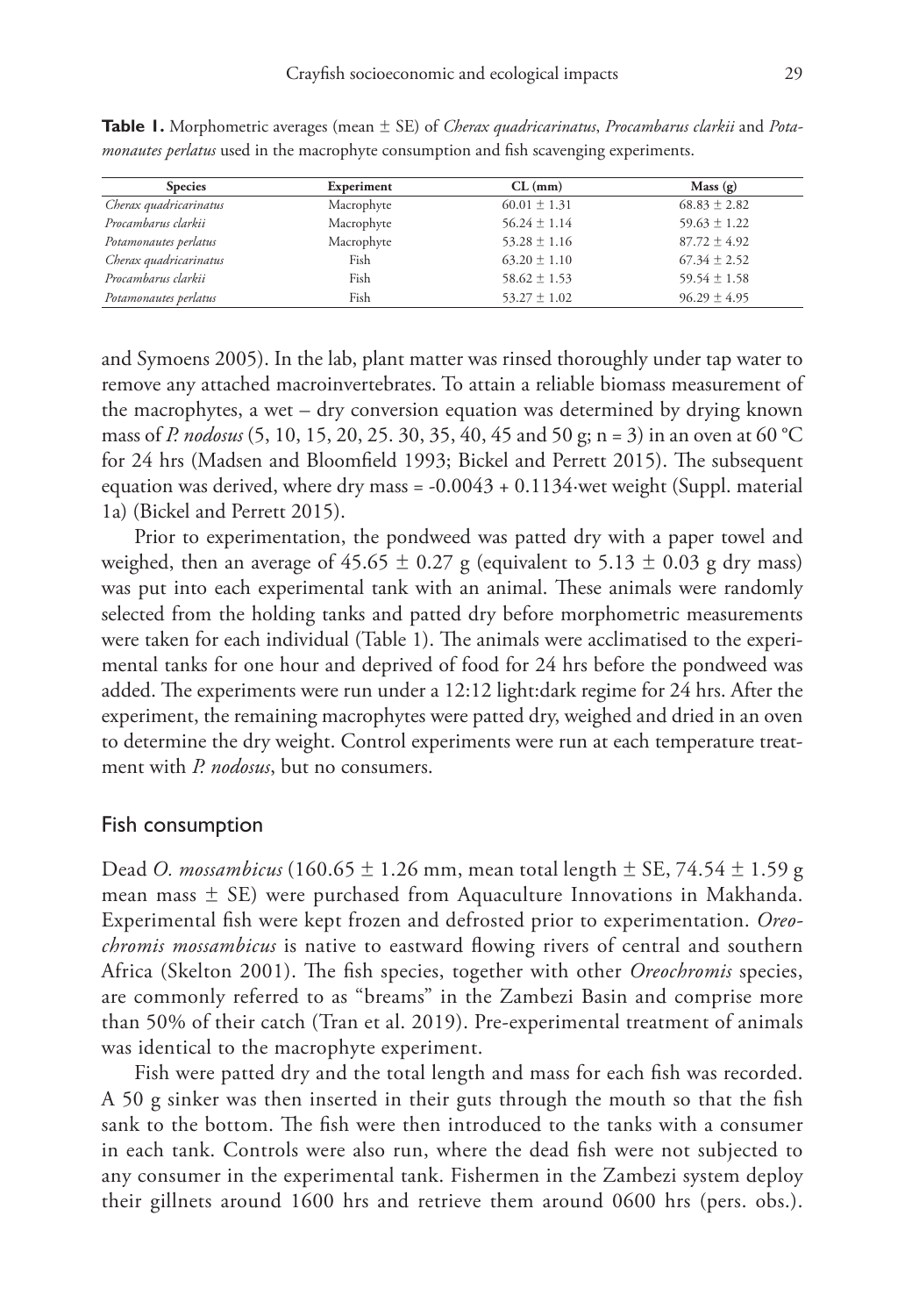Feeding rates of the three focal species vary with light regime (Madzivanzira et al. 2021a); therefore, to mimic natural conditions these experiments were run in dark from 1600 hrs and terminated at 0700 hrs (i.e. 15 h). At the end of the experiment, crayfish were removed and placed in respective holding tanks. The remains of the fish were removed from the water and placed in a tray with blotting paper for excess water to drip out. The sinkers were removed from the fish. The fish were patted dry and the mass was recorded as well as the parts that were eaten. The parts of fish damaged by the decapods were expressed as the proportion (%) of fish with damage '*i*' where '*i*' is the area (mouth, eyes, abdomen, fin, gut) damaged by the predator. As it was possible that one fish had several parts damaged, a single fish could have multiple damage categories.

#### Data analysis

There were morphometric differences between the three species (see Suppl. material 1b), but as consumption was determined per gram of consumer this does not affect the inferences. As we used dry mass as a benchmark to gauge the accuracy of macrophyte wet mass measurements, dry mass values were used for all macrophyte associated analyses.

In order to compare consumption rates between species and allow data to be relevant to field data, with respect to trends in biomass and individual size varying with time since invasion (Madzivanzira et al. 2021c), we calculated mass of resource consumed per gram of decapod per hour (mass<sup>-1</sup> g<sup>-1</sup> h<sup>-1</sup>) (1):

$$
Mass^{-1} \cdot g^{-1} \cdot h^{-1} = (N_e / Mass) / T
$$
 (1)

where  $N$  is the dry/wet weight of resource; Mass is the mass of individual; and  $T$  is the total experimental duration.

A t-test was used determine the extent of natural loss in mass of resource before and after the experiment in the absence of a consumer for the control treatments. As resources were presented separately and dry mass of plant matter used compared to wet mass of fish, two separate generalised linear models (GLM) were used to assess resource consumption. Both GLMs used temperature and species as factors with full interaction terms. Differences between factor levels were assessed using linear contrasts and Tukey HSD.

Differences in parts of fish damaged by the consumers was analysed with  $3 \times 7$ contingency tables and differences tested with a Chi-square test.

For both resources, the max consumption per g of predator were chosen as the most informative measure, as the respective parameters from functional response analysis are somewhat less meaningful, and this allowed for quantification of the maximum feeding rate per g of predator. The mean mass of each crayfish (Kafue River: 63.22  $\pm$ 2.05 g: Lake Kariba: 55.85 ± 1.43 g; Barotse floodplain: 37.18 ± 2.17 g) (Madzivanzira et al. 2021c) and the maximum scavenging rate per gram of *C. quadricarinatus* in 15 h (the number of hours gillnets are deployed) was used to estimate the potential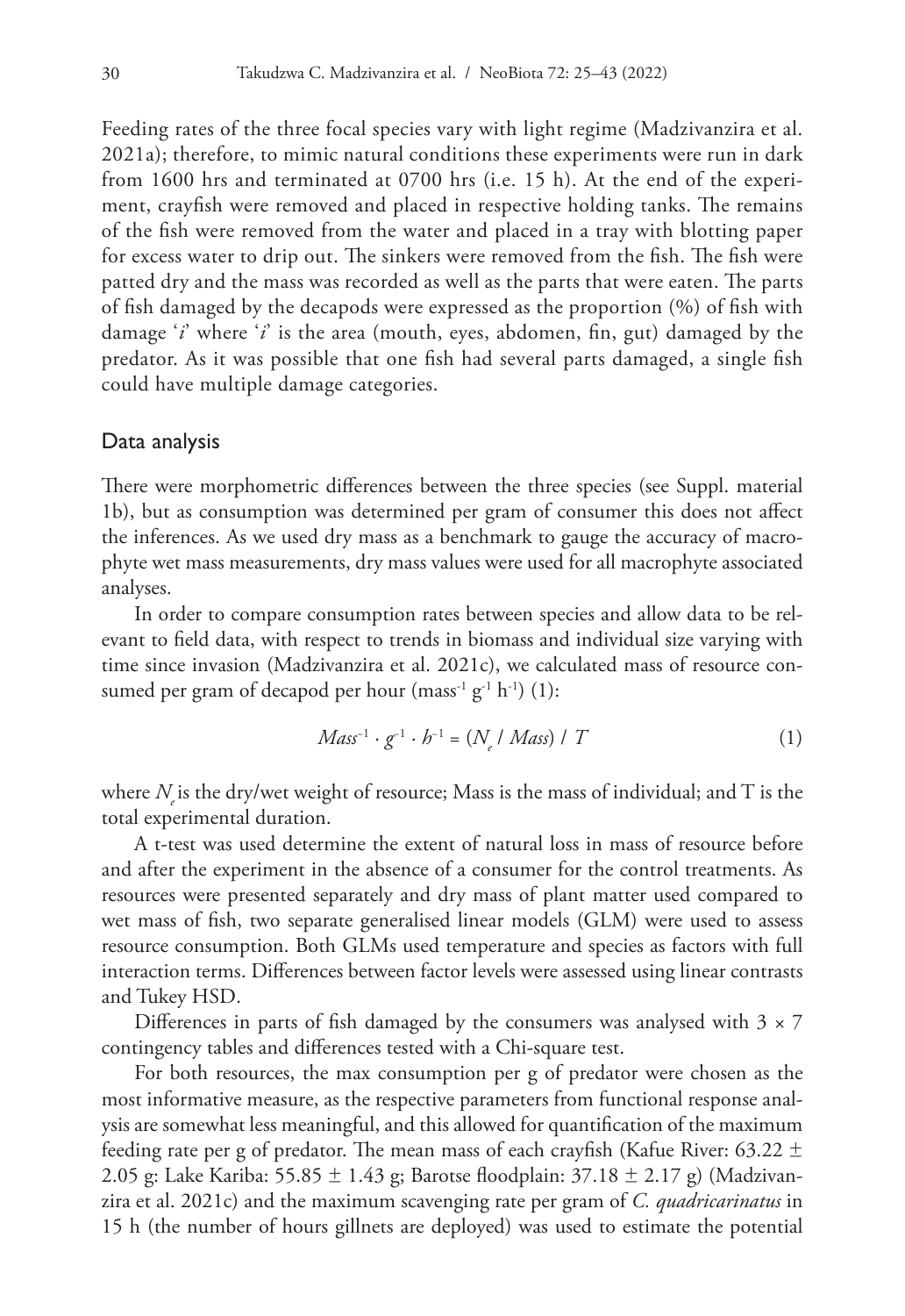economic losses in catch in the invaded regions of the Zambezi Basin for Kafue River, Lake Kariba and Barotse floodplain. The following equations were used to calculate the economic losses due to crayfish:

$$
loss per day (15 hrs) = crazyfish consumption (15 hrs) \times crayfish mean mass
$$
 (2)

*monetary loss per day = loss per day × US\$* 1.30 (*price of fish per kg*) 
$$
(3)
$$

*monetary loss per year = monetary loss per day* 
$$
\times
$$
 365 (4)

The calculations were done for the low and high temperature treatments which corresponds to the low and high water flow seasons in the invaded regions, respectively.

## **Results**

There was no significant change in resource mass ( $P > 0.05$ ) from before to after each control experiment, at either of the temperatures; therefore, all change in resource mass is attributed to consumption.

### Macrophytes consumption experiment

Temperature and species interacted significantly on the consumption rate of *P. nodosus* (Table 2), whereby consumption of all the three species was significantly higher at 28 °C than at 19 °C (P < 0.001) (Table 3). Voracity of *P. clarkii* on *P. nodosus* was significantly higher (P < 0.05) than that for *C. quadricarinatus* and *P. perlatus* at both temperatures (Fig. 1), but there was no significant difference between *C. quadricarinatus* and *P. perlatus* ( $P > 0.05$ ).

### Fish scavenging experiment

There was a significant interaction between species and temperature on consumption of *O. mossambicus* (Table 2), whereby increased temperature significantly increased

**Table 2.** Model terms for all factors from GLM with a quasi-Poisson error distribution used to determine differences in macrophytes consumption and fish scavenging with regards to factors "temperature" and "species", using a Type 3 ANOVA and  $\chi^2$  to report the effects.

| Model term            | Resource       | Chi-square | df | P-value        |  |
|-----------------------|----------------|------------|----|----------------|--|
| Temperature           | P. nodosus     | 64.64      |    | ${}_{<} 0.001$ |  |
| Species               | P. nodosus     | 37.57      |    | ${}_{<} 0.001$ |  |
| Temperature × Species | P. nodosus     | 79.37      |    | ${}_{<} 0.001$ |  |
| Temperature           | O. mossambicus | 85.11      |    | ${}_{<} 0.001$ |  |
| Species               | O. mossambicus | 114.42     |    | ${}_{<} 0.001$ |  |
| Temperature × Species | O. mossambicus | 143.18     |    | < 0.001        |  |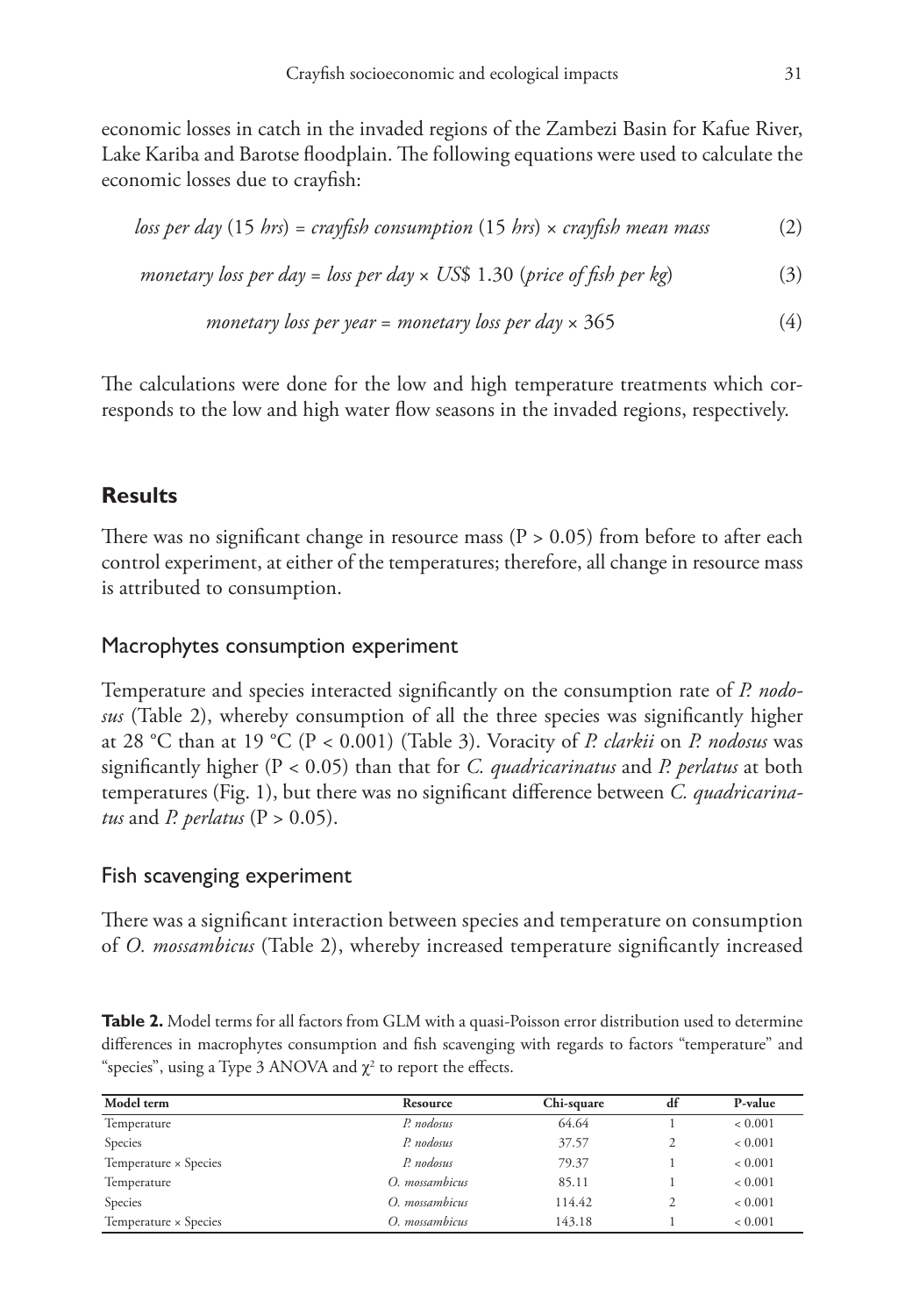**Table 3.** Mean (±SE) consumption of macrophyte *Potamogeton nodosus* (in 24 hrs) and scavenging of fish *Oreochromis mossambicus* by *Cherax quadricarinatus*, *Procambarus clarkii* and *Potamonautes perlatus* at 19 °C and 28 °C.

| <b>Species</b>         | Temperature $(^{\circ}C)$ | Macrophyte Wet mass<br>Macrophyte Dry mass |                 | Fish scavenged (g) |  |
|------------------------|---------------------------|--------------------------------------------|-----------------|--------------------|--|
|                        |                           | consumed $(g)$                             | consumed $(g)$  |                    |  |
| Cherax quadricarinatus | 19                        | $4.88 \pm 0.62$                            | $0.55 \pm 0.07$ | $10.50 \pm 0.66$   |  |
| Procambarus clarkii    | 19                        | $7.29 + 0.41$                              | $0.82 \pm 0.05$ | $6.92 \pm 0.62$    |  |
| Potamonautes perlatus  | 19                        | $3.59 \pm 0.59$                            | $0.40 \pm 0.07$ | $7.59 \pm 0.88$    |  |
| Cherax quadricarinatus | 28                        | $9.08 \pm 0.62$                            | $1.02 \pm 0.07$ | $16.77 \pm 0.66$   |  |
| Procambarus clarkii    | 28                        | $11.48 + 0.41$                             | $1.29 \pm 0.05$ | $12.89 \pm 0.75$   |  |
| Potamonautes perlatus  | 28                        | $7.79 \pm 0.59$                            | $0.87 \pm 0.07$ | $13.89 \pm 0.88$   |  |



Figure 1. Mean consumption of macrophyte (*Potamogeton nodosus*) per hour per gram of **Figure 1.** Mean consumption of macrophyte (*Potamogeton nodosus*) per hour per gram of *Cherax quad-***Cherax dependent of the Cherax quadricarinatus** competitive and *Potamonautes per la Potamonautes per la Potamonautes per la Potamonautes per la Potamonautes per la Potamonautes per la Potamonautes per la Potamonautes per ricarinatus, Procambarus clarkii* and *Potamonautes perlatus* at 19 °C and 28 °C. Points indicate raw data values, boxplots indicate  $\pm$  Standard Error and solid line across the box represents the mean.

consumption of all three species (P < 0.001). Voracity of *C. quadricarinatus* was significantly higher (all P < 0.05) than that for *P. clarkii* and *P. perlatus* at either temperature (Fig. 2), but there was no difference between *P. clarkii* and *P. perlatus*  voracity ( $P > 0.05$ ).

All three decapods caused aesthetic damage to the fish through consumption (See Suppl. material 2). Each scavenger caused significantly different damage to different areas of *O. mossambicus* ( $\chi^2$  = 152.68, df = 12, P < 0.001). The two crayfish species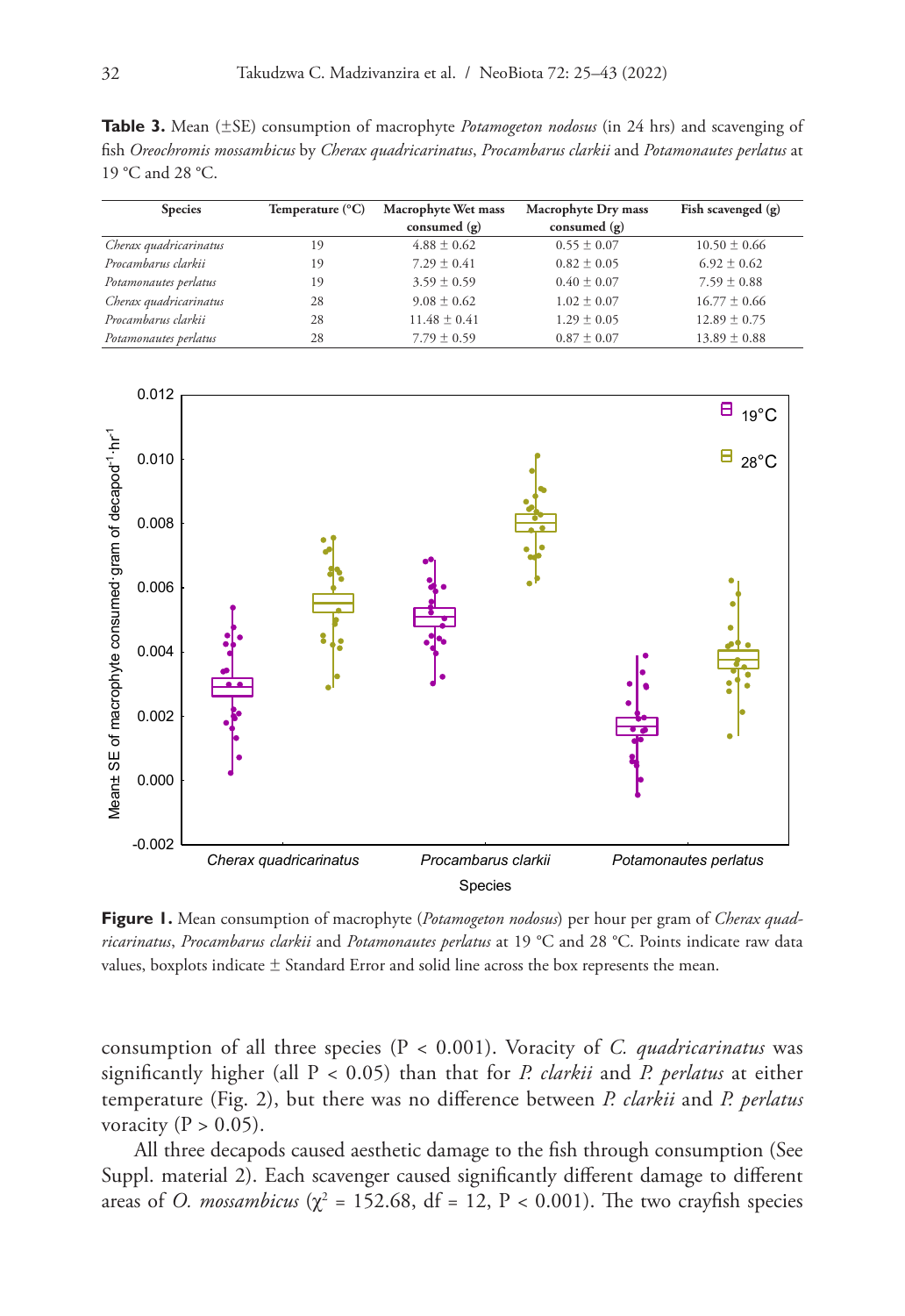| <b>Species</b>         | Temperature (°C) | Tail | Abdomen | Fin     | Guts | Mouth | Head | Eyes |
|------------------------|------------------|------|---------|---------|------|-------|------|------|
| Cherax quadricarinatus | 19               | 20   | 19      | 19      |      |       |      |      |
| Procambarus clarkii    | 19               | 20   | 20      | 20      |      |       |      |      |
| Potamonautes perlatus  | 19               |      |         | $^{()}$ |      | 20    | 20   | 20   |
| Cherax quadricarinatus | 28               | 20   |         |         |      |       |      |      |
| Procambarus clarkii    | 28               | 20   | 20      | 20      |      |       |      |      |
| Potamonautes perlatus  | 28               |      |         |         |      | 20    | 20   | 20   |

**Table 4.** Proportion of fish with different categories of damage *i*.



**Figure 2.** Mean consumption of fish (*Oreochromis mossambicus*) per hour per gram of *Cherax quadricarinatus*, *Procambarus clarkii* and *Potamonautes perlatus* at 19 °C and 28 °C. Points indicate raw data values, boxplots indicate ± Standard Error and solid line across the box represents the mean.

mostly damaged the tail, abdomen and the fins (proportion > 80%), whilst *P. perlatus* only targeted the head (proportion = 100%) (Table 4).

## Potential economic losses

The potential loss in catch due to crayfish scavenging in the invasion cores per fishing night per individual crayfish ranges between: \$0.01 – \$0.02; \$0.01 – \$0.02; and  $$0.01 - $0.01$  (Suppl. material 1). This translates to an average annual loss of \$6.15; \$5.42; and \$3.62 per crayfish for Kafue River, Lake Kariba and Barotse floodplain, respectively (Suppl. material 1).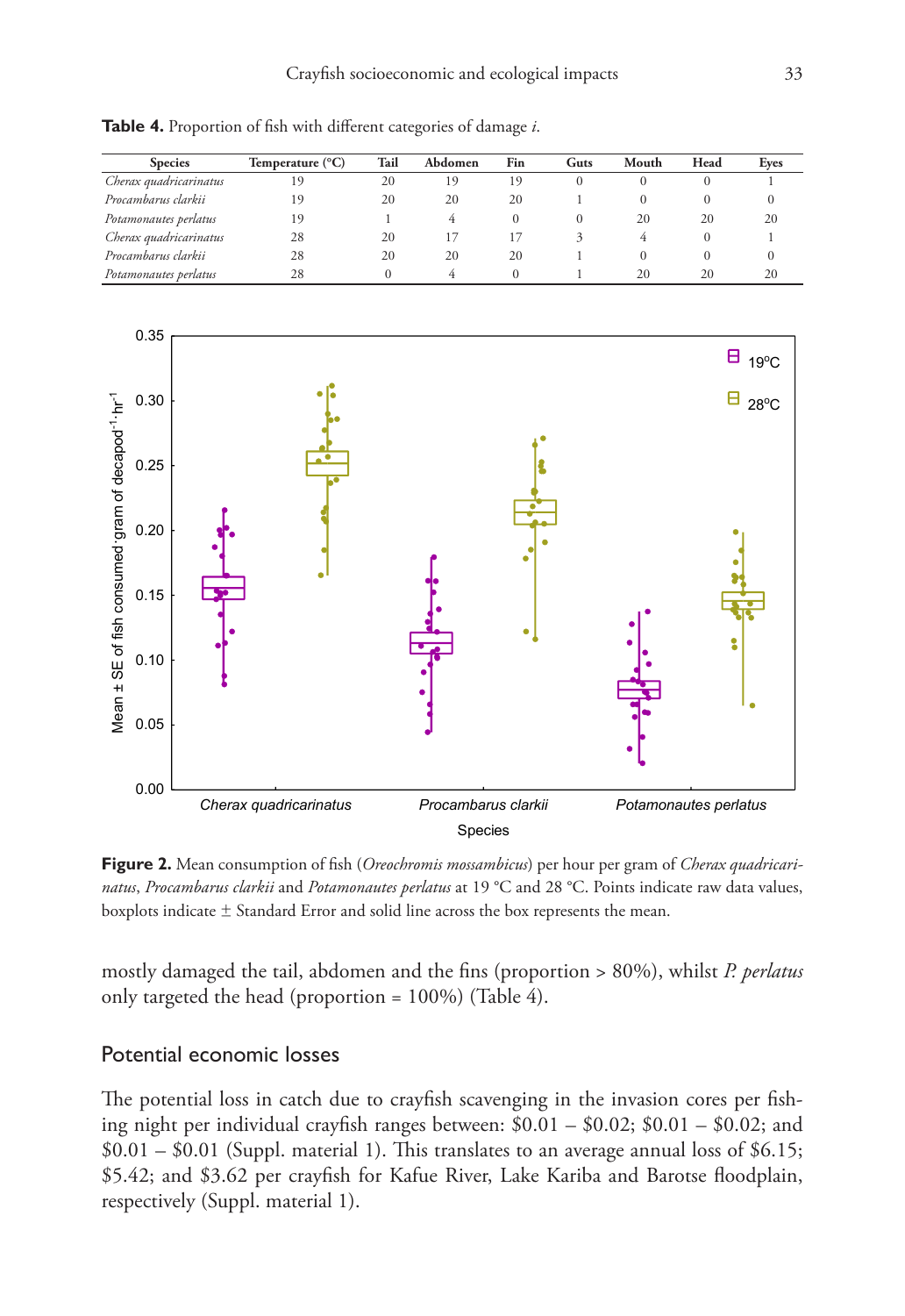## **Discussion**

High consumption of native resources, relative to that of a native analogue, is regarded as indicative of high impact IAS according to the Resource Consumption Hypothesis (Ricciardi et al. 2013; Paterson et al. 2015; Dick et al. 2017; Laverty et al. 2017). Understanding these impacts on specific ecosystem services is necessary, not only for the regulation and management of these IAS, but also to guard against detriment to human well-being, especially important in areas where food security and water resources are already precarious (Egoh et al. 2020). Here, we compare temperature- and resource-specific feeding rates by invasive crayfish and a native freshwater crab to infer ecological and potential economic impacts on fisheries. We found that consumption of static resources increases with temperature regardless of species or resource and rejected Hypothesis 1. Hypotheses 2 and 3 were also partially rejected due to species specific differences in consumption. *Cherax quadricarinatus* had a higher impact on dead fish regardless of temperature than the other two species (2) and the same trend was seen in the macrophyte experiment, but in this case, *P. clarkii* was the most damaging regardless of temperature, thus emphasising the importance of context specific impact assessments to avoid the ambiguity which arises when generalising impacts across families in the absence of species specific evidence per EICAT recommendations (Hawkins et al. 2015). The results also provide maximum feeding rates for the three decapods under two temperature treatments which can be used along with fisheries data in the future to derive potential for economic loss as well as parameterising models.

The temperature treatments in this study directly reflect the conditions in invaded African systems; however, these data can be used globally to gauge temperature-dependent impacts in other areas. Global annual mean temperatures are projected to increase by 1.5 °C between 2030 and 2052 (IPCC 2018). Thus impact of crayfish species will likely increase with the projected climatic changes, as demonstrated in this study. However, the mechanisms and outcomes of ecological impact differ depending on the crayfish species, resource type as well as native analogue dynamics as illustrated by the change in impact patterns between the present study and Madzivanzira et al. (2021a).

All species consumed *P. nodosus* and increased consumption with increasing temperature in line with the metabolic theory of ecology (Brown et al. 2004; Uiterwaal and DeLong 2020). Impact of *C. quadricarinatus* on macrophytes did not differ from that of *P. perlatus*, but *P. clarkii* showed potential for adverse ecological impacts as intense herbivory can have cascading effects across different trophic levels (Marshall 2019). The destruction of macrophytes can also modify nutrient cycling, as a result of removing the stabilising effect of macrophytes upon littoral sediments (Gherardi et al. 2011). *Procambarus clar*kii is well known for high consumption of macrophytes on a global scale (Lodge et al. 2012; Twardochleb et al. 2013; Madzivanzira et al. 2020) and exhibits a preference for plant matter over animal protein (Gherardi and Barbaresi 2007). In Lake Naivasha, the introduction of *P. clarkii* coincided with notable declines in the water lily *Nymphaea nouchalii var. caerulea* suggesting consumptive impacts on this macrophyte (Lowery and Mendes 1977). This high preference for macrophytes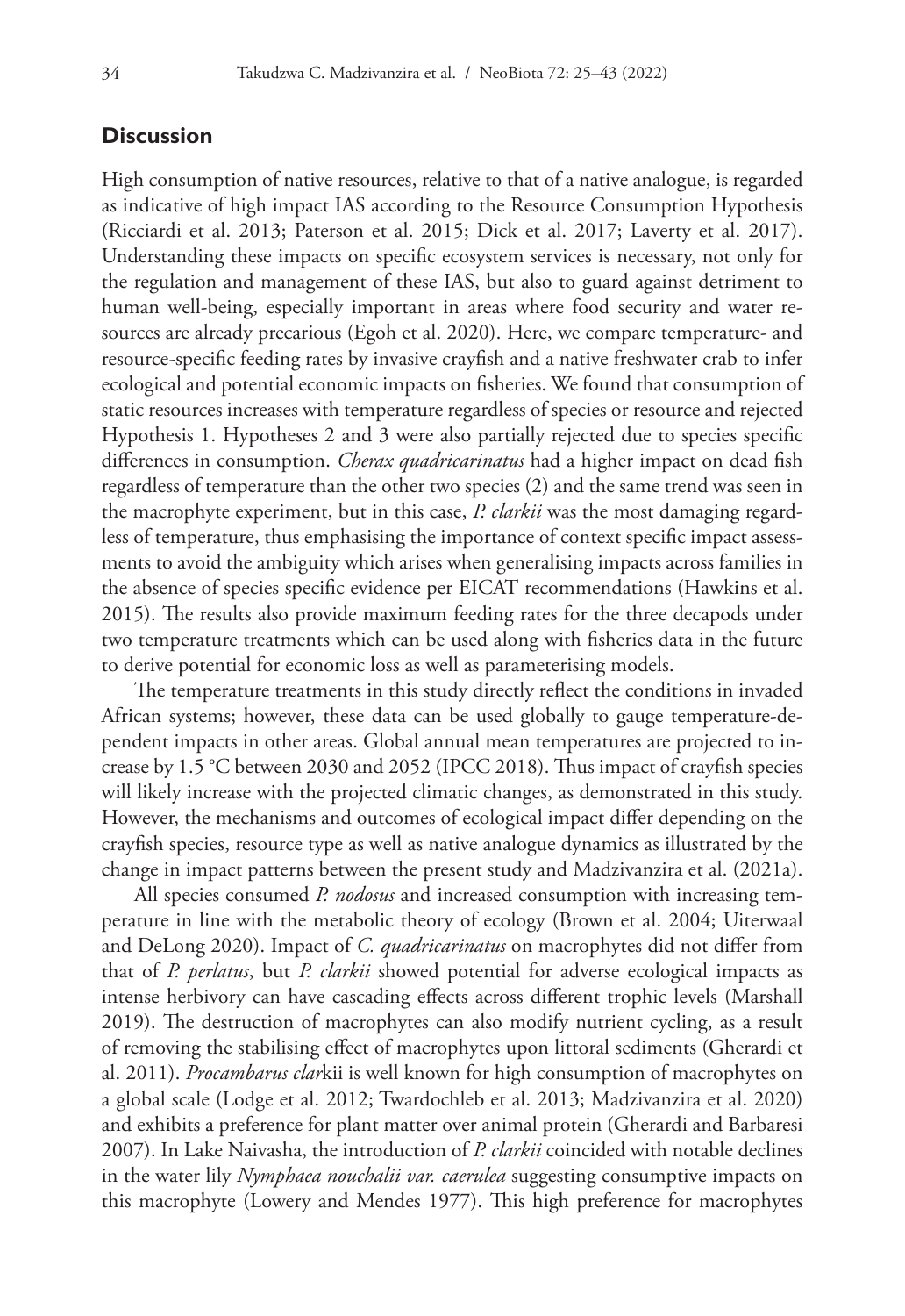by *P. clarkii* explains the difference between the comparatively low impact on juvenile fish prey in Madzivanzira et al. (2021a) and the high impact in the macrophyte experiment of the present study. The high consumption of macrophytes by *P. clarkii*  could be related to feeding and processing morphology as *P. clarkii* has thin chelae and a low closing force (South et al. 2020) and a gastric mill which may specialise them for processing plant matter over other resources (Chisaka and Kozawa 2003; McGaw and Curtis 2013). *Cherax quadricarinatus* is an emerging invader with few recorded impacts (Haubrock et al. 2021). However, introductions into the Pilbara Region of Australia resulted in the complete loss of macrophyte cover and subsequent community reorganisation (Pinder et al. 2019) and, in Lake Kariba, Zimbabwe, macrophytes dominated the diet of *C. quadricarinatus* across size ranges (Marufu et al. 2018).

All three species showed propensity for scavenging behaviour on dead fish, corroborating the anecdotal accounts of crayfish destruction of fisher catch (Weyl et al. 2017; Madzivanzira et al. 2020). *Cherax quadricarinatus* consumption was more pronounced in the fish scavenging experiment, to the extent that consumption at the lowest temperature was still higher than that of *P. perlatus* at the highest temperature. The results are similar to Madzivanzira et al. (2021a) in that *C. quadricarinatus* had the highest impact on fish resources; however, *P. perlatus* did not suffer from a reduction in *per capita* consumption with increased temperature in the present study. This suggests that the results in Madzivanzira et al. (2021a) are likely due to a temperature driven mismatch in attack and escape speeds of *P. perlatus* and *Clarias gariepinus*, rather than the physiological performance of *P. perlatus* under high temperature. In contrast, *P. clarkii* had similar scavenging rates to *P. perlatus*, indicating a possible lack of impact on fish catch. However, aesthetic damage to catch often translates to economic loss regardless of extent. The two crayfish species damaged mostly the posterior parts of the fish, whilst the crabs damaged mostly the anterior parts. The fish head, preferentially damaged by the crabs, contains higher nutrient content compared to other body parts of the fish (Petricorena 2014). The higher closing force of crab chela compared to the two crayfish species may facilitate access to the anterior parts (head) of the fish which are tougher compared to the soft parts (abdomen and guts) which were more likely to be damaged by the crayfish species (South et al. 2020).

Both resource types investigated here have direct and indirect economic implications besides the ecological ramifications of generalist omnivores on aquatic communities. Healthy and high integrity macrophyte stands provide crucial fish nursery habitat and indirectly support fishery productivity and resilience (Choi and Kim 2020). The loss of macrophyte beds in Kenya due to *P. clarkii* invasion reduced food resources for a variety of African wetland birds (Taylor and Harper 1988; Harper et al. 2002) which indirectly negatively affects ornithological tourism (Gherardi et al. 2011). Inland fisheries provide livelihoods and ecosystem services for millions of people globally (Lynch et al. 2020). African artisanal fisheries suffer from pressures similar to most capture fisheries worldwide, for example, overexploitation, unemployment and rapid population growth (Tweddle et al. 2015). Fish products form part of a larger value chain commercially and when crayfish cause a percentage of the catch to be unmarketable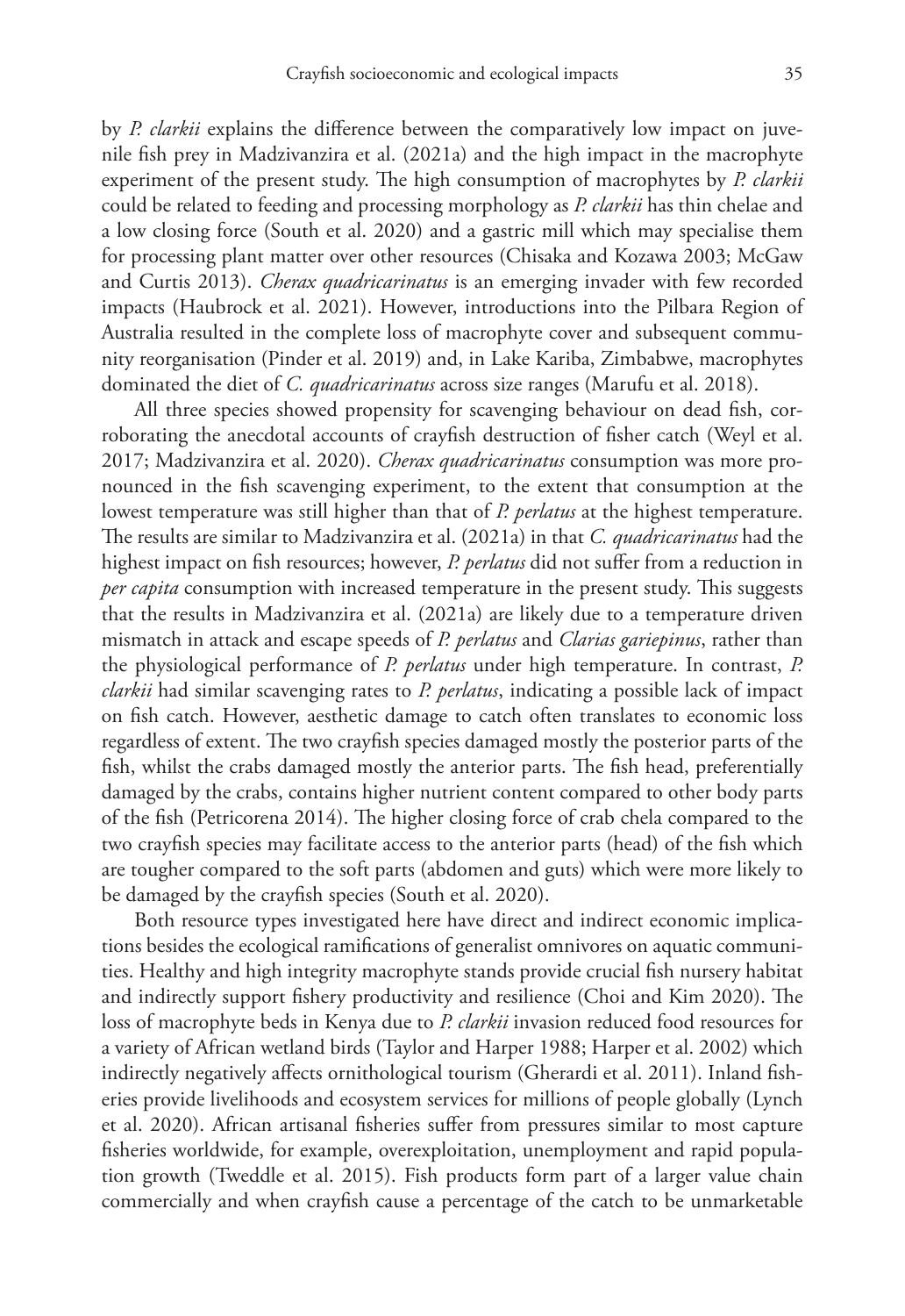as a result of scavenging, targets are not met and the impacts cascade to the public, making the situation a food security cause for concern. The impact is aggrandised by low overall fish catches as crayfish entangle themselves in the gillnets, thereby reducing the efficiency of these gillnets (Weyl et al. 2017) and, further, as fishers must then increase their fishing effort to compensate for the lost catch. These dynamics might not be isolated to African systems alone (see Madzivanzira et al. 2020) and should not be underestimated. In Europe, crayfish have been shown to cause serious damage to carp rigs by clawing and nipping at the line and scavenging on bait for catching fish (see [https://carp-fishing-reels.com/blog/general-advice/combatting-crayfish/\)](https://carp-fishing-reels.com/blog/general-advice/combatting-crayfish/). The artisanal fishery is likely to be further threatened by low catches as the crayfish species were shown to be able to consume a high number of catfish fry (Madzivanzira et al. 2021a) which could affect recruitment, productivity/yield and hence human livelihoods.

This study also estimated the potential monetary losses fishermen are likely to experience due to catch spoilage by crayfish in the invaded regions of the Zambezi Basin. The study showed high potential economic impacts in older invasions (Kafue and Lake Kariba). The potential losses in catch and income shown in this study could be even greater in the field, because the mass consumed in the lab was used to up-calculate the overall mass lost due to crayfish spoilage. This overall mass may under-represent the spoiled catch as when crayfish consume a small amount/part of the fish in the field, the whole fish is regarded as spoiled. Over- and underestimation of the losses can result in several assumptions such as that crayfish feed only on fish caught in the gillnets (overestimation in this case), not considering that small amounts consumed ruin the entire fish for sale (underestimation) and not considering fishing bans (overestimation). While this study gives a snapshot of the potential losses due to crayfish invasions, field surveys and further investigations are more appropriate to calculate the realistic losses in catch and income.

Incorporating context-specific comparisons with an ecologically relevant native trophic analogue is essential to determine the relative difference in resource consumption (Dick et al. 2017). The results of the present study show that, on a 1:1 (g) basis, the impact of both invasive crayfish is comparable to *P. perlatus* which seems to more provide evidence for possible biotic resistance (see South et al. 2020)*.* Nonetheless, freshwater crabs, while ubiquitous across the continent, are relatively low in abundance and suffer from large data deficits in basic ecology which can confound comparative inferences (Madzivanzira et al. 2020; South et al. unpublished data). The invasion by crayfish species can lead to more diverse impacts and threaten resources that were not previously threatened by the crabs alone. We stress the need to combine laboratory data, such as the present study and Madzivanzira et al. (2021a) with contextually relevant field abundance patterns to improve prediction of impact magnitude (Dick et al. 2017; Zeng et al. 2019; Dickey et al. 2020). It is, thus, likely that the actual field impact of crayfish invasions is exacerbated by extreme differences in relative abundance between trophic analogues (South et al. 2020; Madzivanzira et al. 2021c, South et al. unpublished data). The derivation of temperature-specific per gram maximum feeding estimate for global invaders can facilitate rapid assessments and comparisons from other invasion cores which ultimately will assist in hypothesis testing and impact prediction.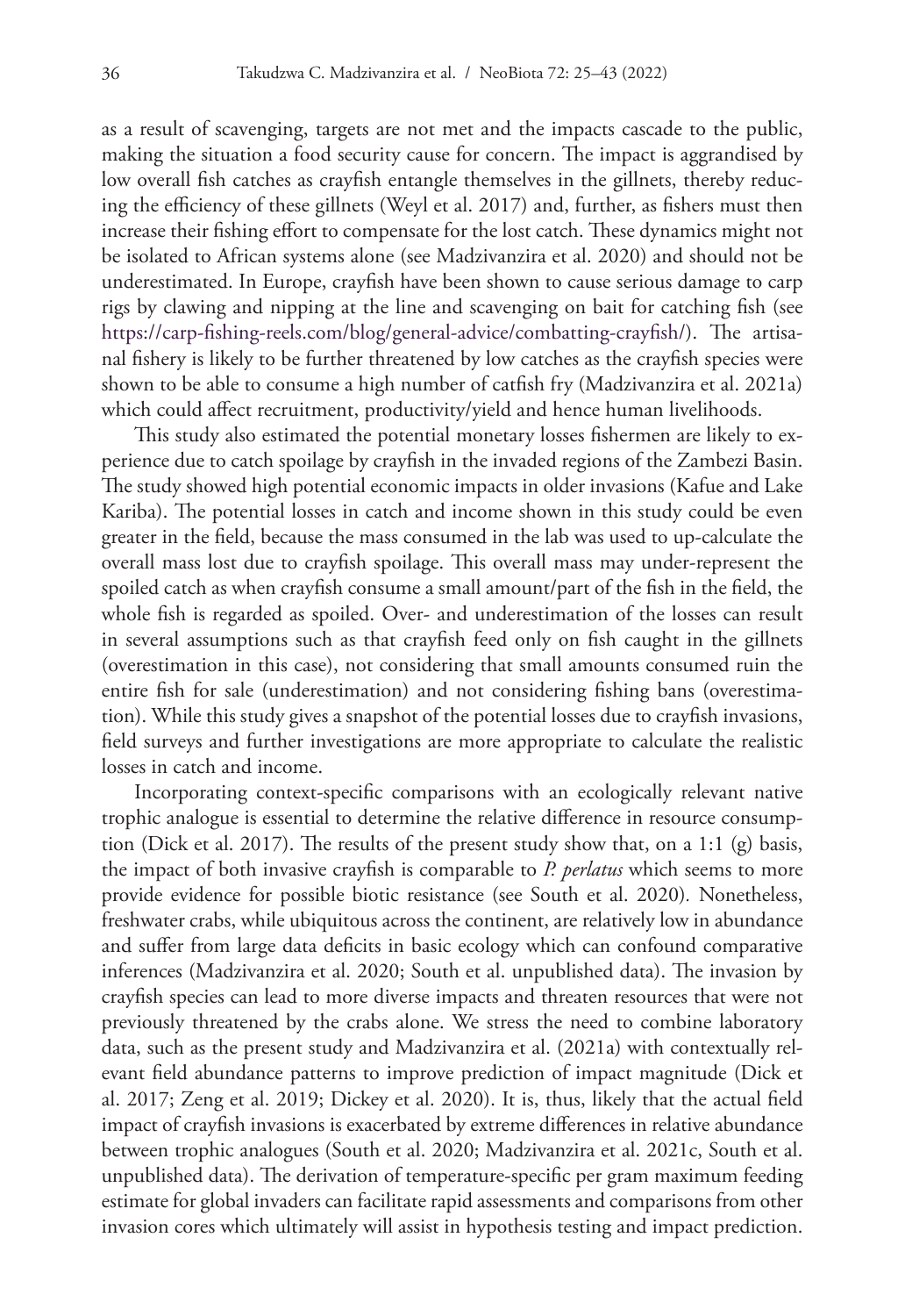Crayfish invasions have high negative implications for ecology and socio-economic dynamics of the recipient area. Intersectional adverse impacts are likely to persist and escalate, especially considering the low level of conservation management resources available (Madzivanzira et al. 2020). The pressing issue of unhindered crayfish invasions, especially in Africa, needs to be prioritised as the food security of livelihoods in invaded regions will be affected. There is need to investigate whether results from this study translate to the actual declines in catches through fish catch assessments and value chain analysis, while considering field abundance patterns. However, this relies upon interdisciplinary collaboration to compile the relevant information for robust assessment.

#### **Data availability statement**

The raw data generated and used in the analysis, as well as the data that supports the use of the temperature treatments, are publicly available at: [https://doi.org/10.6084/](https://doi.org/10.6084/m9.figshare.15019593.v2) [m9.figshare.15019593.v2](https://doi.org/10.6084/m9.figshare.15019593.v2).

## **Acknowledgements**

This article is dedicated to Prof. Olaf LF Weyl, who passed away suddenly on 14 November 2020. We miss him, his advice and his friendship dearly.

This study forms part of a PhD research project supported by the National Research Foundation (NRF)—South African Research Chairs Initiative of the Department of Science and Innovation (DSI) (Inland Fisheries and Freshwater Ecology, Grant No. 110507) and the NRF Extension Support Doctoral Scholarship. We acknowledge use of infrastructure and equipment provided by the NRF-SAIAB Research Platform and the funding channelled through the NRF-SAIAB Institutional Support system. JS acknowledges funding from the DSI-NRF Centre of Excellence for Invasion Biology (CIB). We are grateful to the Department of Environmental Affairs (DEA) for issuing us with permits to sample, transport and keep a maximum 150 of each of the crayfish species (Permit Numbers: 50869181001115242, 50869181001120608 for *C. quadricarinatus* and 50869181001113030, 50869181002121045 for *P. clarkii*) and the Eastern Cape Department of Economic Development, Environmental Affairs and Tourism for issuing permits to sample crabs (Permit numbers: CRO 19/18CR and CRO 190 21/18CR). We are also grateful to Andre Hoffman from Mpumalanga Parks and Tourism Agency (MTPA) and Dr. Leon Barkhuizen from the Free State Department of Economic, Small Business Development, Tourism and Environmental Affairs (FS DESTEA) for assisting with the collection of redclaw and red swamp crayfish, respectively. This research was given ethics clearance by the Animal Ethics Subcommittee, Rhodes University (Ethics No. DIFS2718) and SAIAB Ethics Committee (#25/4/1/7/5\_2018\_06). Any opinion, finding and conclusion or recommendation expressed in this material is that of the authors. The NRF of South Africa does not accept any liability in this regard.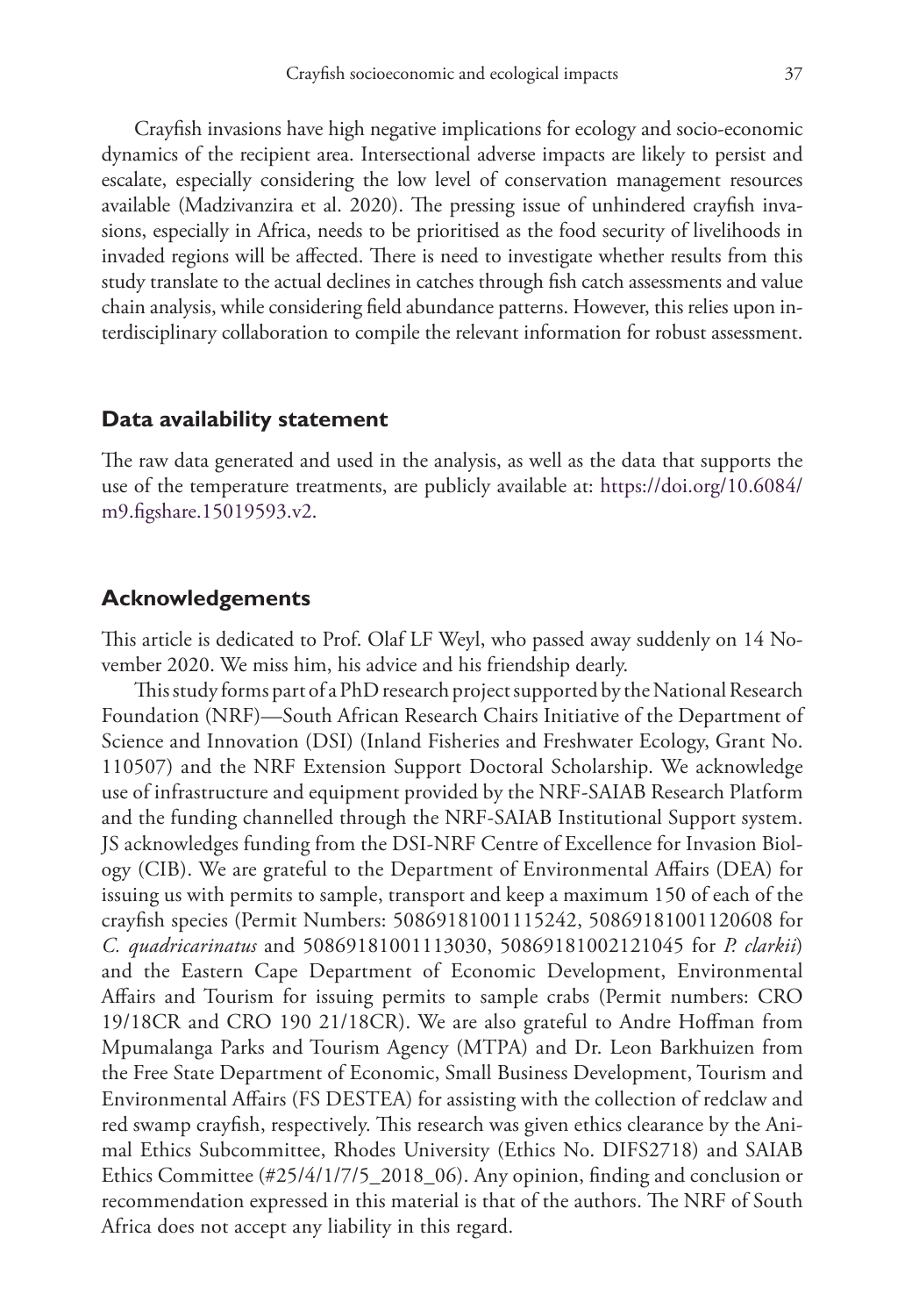## **References**

- Aquatic Ecosystem Services, WWF Zambia (2020) Summary Report: Situational analysis of fish and fisheries of the Kafue flats wetland ecosystem, 20 pp. [https://wwfafrica.awsassets.](https://wwfafrica.awsassets.panda.org/downloads/wwf_zambia_fisheries_summary_august_2020_final_web_v_2.pdf) [panda.org/downloads/wwf\\_zambia\\_fisheries\\_summary\\_august\\_2020\\_final\\_web\\_v\\_2.pdf](https://wwfafrica.awsassets.panda.org/downloads/wwf_zambia_fisheries_summary_august_2020_final_web_v_2.pdf) (Accessed 05/09/2020)
- Barkhuizen LM, Madzivanzira TC, South J (accepted) Population ecology of a wild population of red swamp crayfish *Procambarus clarkii* (Girard, 1852) in the Free State Province, South Africa and implications for eradication efforts. BioInvasion Records
- Bickel TO, Perrett C (2015) Precise determination of aquatic plant wet mass using a salad spinner. Canadian Journal of Fisheries and Aquatic Sciences 73: 1–4. [https://doi.org/10.1139/](https://doi.org/10.1139/cjfas-2015-0274) [cjfas-2015-0274](https://doi.org/10.1139/cjfas-2015-0274)
- Blackburn TM, Essl F, Evans T, Hulme PE, Jeschke JM, Kühn I, Kumschick S, Marková Z, Mrugała A, Nentwig W, Pergl J, Pyšek P, Rabitsch W, Ricciardi A, Richardson DM, Sendek A, Vilá M, Wilson JRU, Winter M, Genovesi P, Bacher S (2014) A Unified classification of alien species based on the magnitude of their environmental impacts. PLOS Biology 12(5): e1001850.<https://doi.org/10.1371/journal.pbio.1001850>
- Brown JH, Gillooly JF, Allen AP, Savage VM, West GB (2004) Toward a metabolic theory of ecology. Ecology 85: 1771–1789. <https://doi.org/10.1890/03-9000>
- Chan CY, Tran N, Pethiyagoda S, Crissman CC, Sulser TB, Phillips MJ (2019) Prospects and challenges of fish for food security in Africa. Global Food Security 20: 17–25. [https://doi.](https://doi.org/10.1016/j.gfs.2018.12.002) [org/10.1016/j.gfs.2018.12.002](https://doi.org/10.1016/j.gfs.2018.12.002)
- Chisaka H, Kozawa Y (2003) Fine structure and mineralization of the gastric mill in the crayfish *Procambarus clarkii* during intermolt stage. Journal of Crustacean Biology 23(2): 371–379. <https://doi.org/10.1163/20021975-99990347>
- Choi J-Y, Kim S-K (2020) Effects of aquatic macrophytes on spatial distribution and feeding habits of exotic fish species *Lepomis macrochirus* and *Micropterus salmoides* in shallow reservoirs in South Korea. Sustainability 12(4): 1–14.<https://doi.org/10.3390/su12041447>
- de Moor I (2002) Potential impacts of alien freshwater crayfish in South Africa. African Journal of Aquatic Sciences 27: 125–139. <https://doi.org/10.2989/16085914.2002.9626584>
- Diagne C, Leroy B, Gozlan RE, Vaissière A-C, Assailly C, Nuninger L, Roiz D, Jourdain F, Jarić I, Courchamp F (2020) InvaCost, a public database of the economic costs of biological invasions worldwide. Scientific Data 7: 277.<https://doi.org/10.1038/s41597-020-00586-z>
- Dick JTA, Laverty C, Lennon JJ, Barrios-O'Neill D, Mensink PJ, Britton JR, Médoc V, Boets P, Alexander MA, Taylor NG, Dunn AM, Hatcher MJ, Rosewarne PJ, Crookes S, MacIsaac HJ, Xu M, Ricciardi A, Wasserman RJ, Ellender BR, Weyl OLF, Lucy FE, Banks PB, Dodd JA, MacNeil C, Penk MR, Aldridge DC, Caffrey JM (2017) Invader Relative Impact Potential: A new metric to understand and predict the ecological impacts of existing, emerging and future invasive alien species. Journal of Applied Ecology 54: 1259–1267. [https://](https://doi.org/10.1111/1365-2664.12849) [doi.org/10.1111/1365-2664.12849](https://doi.org/10.1111/1365-2664.12849)
- Dickey JWE, Cuthbert RN, South J, Britton JR, Caffrey J, Chang X, Crane K, Coughlan NE, Fadaei E, Farnsworth KD, Ismar-Rebitz SMH, Joyce PWS, Julius M, Laverty C, Lucy FE, MacIsaac HJ, McCard M, McGlade CLO, Reid N, Ricciardi A, Wasserman RJ, Weyl OLF,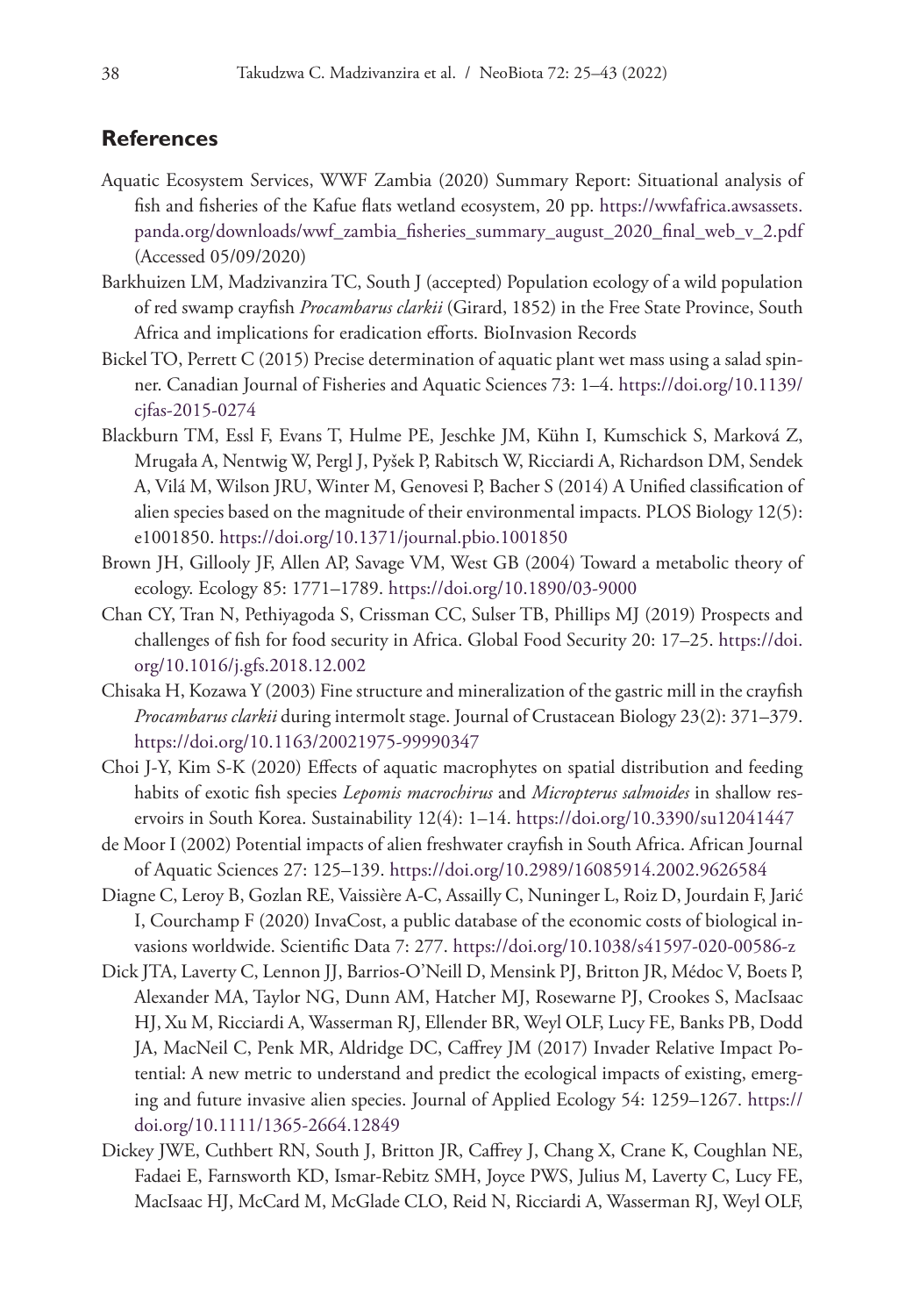Dick JTA (2020) On the RIP: using Relative Impact Potential to assess the ecological impacts of invasive alien species. NeoBiota 55: 27–60.<https://doi.org/10.3897/neobiota.55.49547>

- Egoh BN, Ntshotsho P, Maoela MA, Blanchard R, Ayompe LM, Rahlao S (2020) Setting the scene for achievable post-2020 convention on biological diversity targets: A review of the impacts of invasive alien species on ecosystem services in Africa. Journal of Environmental Management 261: 110171. <https://doi.org/10.1016/j.jenvman.2020.110171>
- Geiger W, Alcorlo P, Baltanás A, Montes C (2005) Impact of an introduced crustacean on the trophic webs of Mediterranean wetlands. Biological Invasions 7: 49–73. [https://doi.](https://doi.org/10.1007/s10530-004-9635-8) [org/10.1007/s10530-004-9635-8](https://doi.org/10.1007/s10530-004-9635-8)
- Gherardi F (2007) Understanding the impact of invasive crayfish. In: Gherardi F (Ed.) Biological invaders in inland waters: profiles, distribution, and threats. Springer, Dordrecht, 507–542.<https://doi.org/10.1007/978-1-4020-6029-8>
- Gherardi F, Barbaresi S (2007) Feeding preferences of the invasive crayfish, *Procambarus clarkii*. Bulletin Français de la Pêche et de la Pisciculture 385: 07–20. [https://doi.org/10.1051/](https://doi.org/10.1051/kmae:2007014) [kmae:2007014](https://doi.org/10.1051/kmae:2007014)
- Gherardi F, Britton JR, Mavuti KM, Pacini N, Grey J, Tricarico E, Harper DM (2011) A review of allodiversity in Lake Naivasha, Kenya: Developing conservation actions to protect East African lakes from the negative impacts of alien species. Biological Conservation 144: 2585–2596.<https://doi.org/10.1016/j.biocon.2011.07.020>
- Grey J, Jackson MC (2012) Leaves and Eats Shoots: Direct terrestrial feeding can supplement invasive red swamp crayfish in times of need. PLoS ONE 7(8): e42575. [https://doi.](https://doi.org/10.1371/journal.pone.0042575) [org/10.1371/journal.pone.0042575](https://doi.org/10.1371/journal.pone.0042575)
- Haubrock PJ, Oficialdegui FJ, Zeng Y, Patoka J, Yeo DCJ, Kouba A (2021) The redclaw crayfish: A prominent aquaculture species with invasive potential in tropical and subtropical biodiversity hotspots. Reviews in Aquaculture 13(3): 1488–1530. [https://doi.org/10.1111/](https://doi.org/10.1111/raq.12531) [raq.12531](https://doi.org/10.1111/raq.12531)
- Harper DM, Harper MM, Virani MA, Smart A, Childress RB, Adatia R, Henderson I, Chege B (2002) Population fluctuations and their causes in the African Fish Eagle (*Haliaeetus vocifer* (Daudin) at Lake Naivasha, Kenya. Hydrobiologia 488: 171–180. [https://doi.](https://doi.org/10.1023/A:1023390800872) [org/10.1023/A:1023390800872](https://doi.org/10.1023/A:1023390800872)
- Hawkins CL, Bacher S, Essl F, Hulme PE, Jeschke JM, Kühn I, Kumschick S, Nentwig W, Pergl J, Pyšek P, Rabitsch W, Richardson DM, Vilà M, Wilson JRU, Genovesi P, Blackburn TM (2015) Framework and guidelines for implementing the proposed IUCN Environmental Impact Classification for Alien Taxa (EICAT). Diversity and Distributions 21: 1360–1363.<https://doi.org/10.1111/ddi.12379>
- IPCC (2018) Summary for Policymakers. In: Masson-Delmotte V, Zhai P, Pörtner H-O, Roberts D, Skea J, Shukla PR, Pirani A, Moufouma-Okia W, Péan C, Pidcock R, Connors S, Matthews JBR, Chen Y, Zhou X, Gomis MI, Lonnoy E, Maycock T, Tignor M, Waterfield T (Eds) Global Warming of 1.5 °C. An IPCC Special Report on the impacts of global warming of 1.5 °C above pre-industrial levels and related global greenhouse gas emission pathways, in the context of strengthening the global response to the threat of climate change, sustainable development, and efforts to eradicate poverty. World Meteorological Organization, Geneva.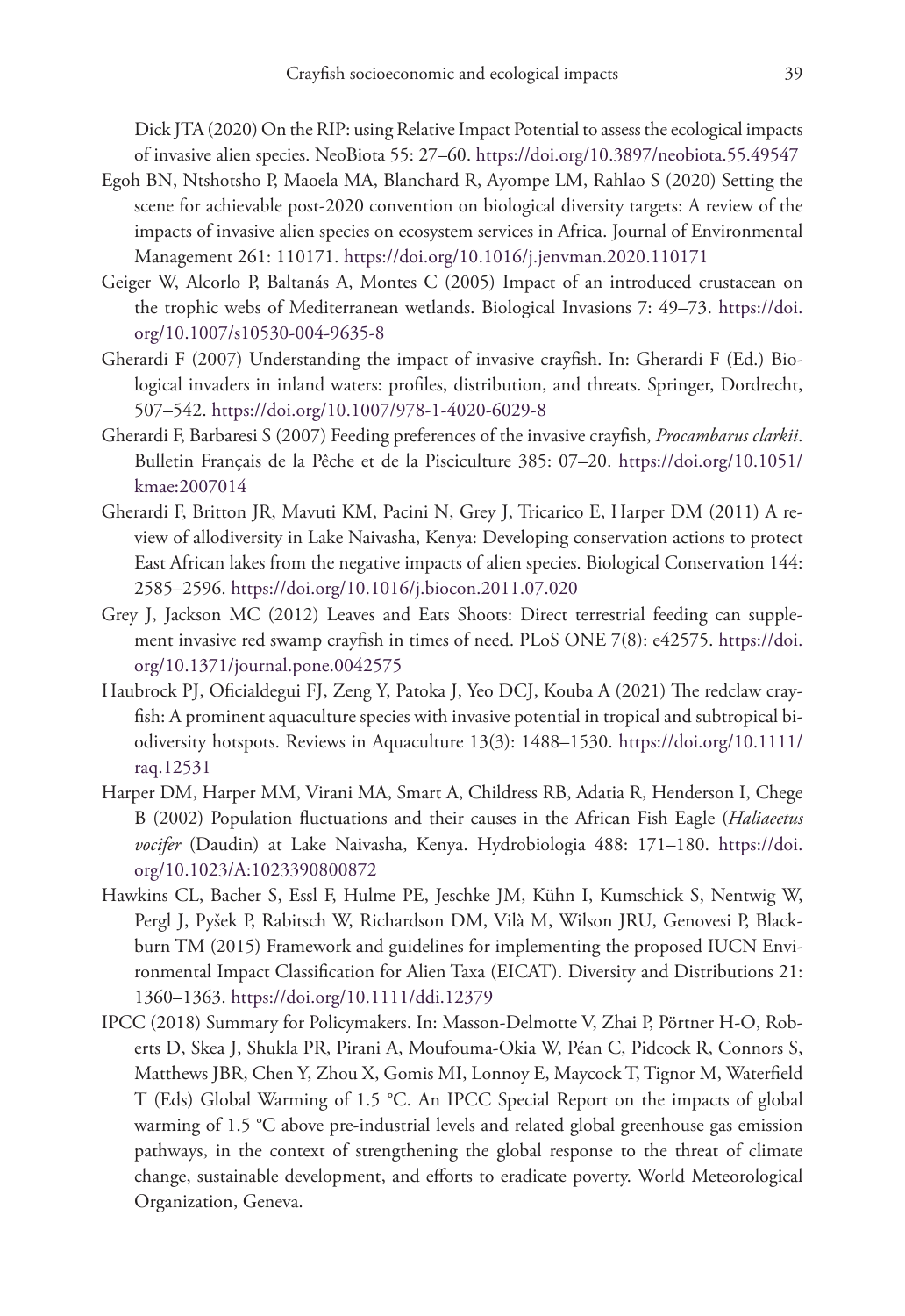- Jackson MC, Gryy J, Miller K, Britton JR, Donohue I (2016) Dietary niche constriction when invaders meet natives: evidence from freshwater decapods. Journal of Animal Ecology 85: 1098–1107.<https://doi.org/10.1111/1365-2656.12533>
- Kaplan Z, Symoens JJ (2005) Taxonomy, distribution and nomenclature of three confused broad-leaved Potamogeton species occurring in Africa and on surrounding islands. Botanical Journal of the Linnean Society 148: 329–357. [https://doi.org/10.1111/j.1095-](https://doi.org/10.1111/j.1095-8339.2005.00410.x) [8339.2005.00410.x](https://doi.org/10.1111/j.1095-8339.2005.00410.x)
- Laverty C, Green KD, Dick JTA, Barrios-O'Neill D, Mensink PJ, Médoc V, Spataro T, Caffrey JM, Lucy FE, Boets P, Britton JR, Pegg J, Gallagher C (2017) Assessing the ecological impacts of invasive species based on their functional responses and abundances. Biological Invasions 19: 1653–1665. <https://doi.org/10.1007/s10530-017-1378-4>
- Lodge DM, Deines A, Gherardi F, Yeo DCJ, Arcella T, Baldridge AK, Barnes MA, Chadderton WL, Feder JL, Gantz CA, Howard GW, Jerde CL, Peters BW, Peters JA, Sargent LW, Turner CR, Wittmann ME, Zeng Y (2012) Global introductions of crayfishes: Evaluating the impact of species invasions on ecosystem services. Annual Review of Ecology, Evolution and Systematics 43: 449–472.<https://doi.org/10.1146/annurev-ecolsys-111511-103919>
- Lowery RS, Mendes AJ (1977) *Procambarus clarkii* in Lake Naivasha, Kenya, and its effects on established and potential fisheries. Aquaculture 11(2): 111–121. [https://doi.](https://doi.org/10.1016/0044-8486(77)90069-2) [org/10.1016/0044-8486\(77\)90069-2](https://doi.org/10.1016/0044-8486(77)90069-2)
- Lynch AJ, Elliott V, Phang SC, Claussen JE, Harrison I, Murchie KJ, Steel EA, Stokes GL (2020) Inland fish and fisheries integral to achieving the Sustainable Development Goals. Nature Sustainability 3: 579–587.<https://doi.org/10.1038/s41893-020-0517-6>
- Madsen JD, Bloomfield JA (1993) Aquatic vegetation quantification symposium: an overview. Lakes & Reservoirs Management 7: 137–140. [https://doi.](https://doi.org/10.1080/07438149309354265) [org/10.1080/07438149309354265](https://doi.org/10.1080/07438149309354265)
- Madzivanzira TC, South J, Wood LE, Nunes AL, Weyl OLF (2020) A review of freshwater crayfish introductions in continental Africa. Reviews in Fisheries Science & Aquaculture 29(2): 218–241. <https://doi.org/10.1080/23308249.2020.1802405>
- Madzivanzira TC, South J, Weyl OLF (2021a) Invasive crayfish outperform Potamonautid crabs at higher temperatures. Freshwater Biology 66(5): 978–991. [https://doi.org/10.1111/](https://doi.org/10.1111/fwb.13691) [fwb.13691](https://doi.org/10.1111/fwb.13691)
- Madzivanzira TC, South J, Nhiwatiwa T, Weyl OLF (2021b) Standardisation of Australian redclaw crayfish *Cherax quadricarinatus* sampling gear in southern Africa. Water SA 47(3): 380–384.<https://doi.org/10.17159/wsa/2021.v47.i3.11866>
- Madzivanzira TC, South J, Ellender BR, Chalmers R, Chisule G, Coppinger CR, Khaebeb HF, Jacobs FJ, Chomba M, Musando B, Mwale C, Nhiwatiwa T, Rennie CL, Richardson N, Weyl OLF (2021c) Distribution and establishment of the alien Australian redclaw crayfish, *Cherax quadricarinatus*, in the Zambezi Basin. Aquatic Conservation: Marine and Freshwater Ecosystems 31(11): 3156–3168.<https://doi.org/10.1002/aqc.3703>
- Marshall BE (2019) Crayfish, catfish and snails: the perils of uncontrolled biological control, African Journal of Aquatic Science 44(1): 1–5. [https://doi.org/10.2989/16085914.2019.](https://doi.org/10.2989/16085914.2019.1599810) [1599810](https://doi.org/10.2989/16085914.2019.1599810)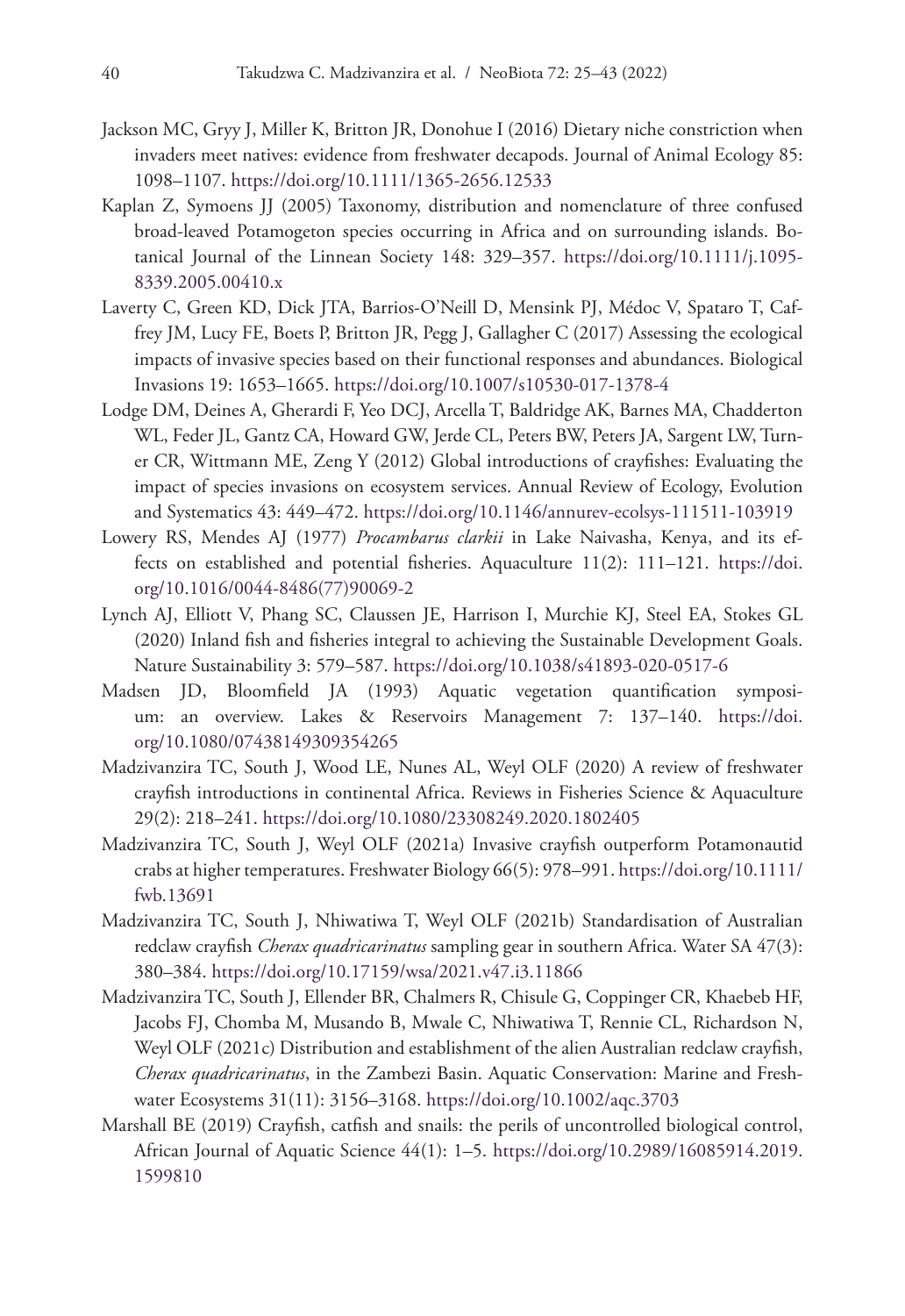- Marufu L, Dalu T, Phiri C, Barson M, Simango R, Utete B, Nhiwatiwa T (2018) The diet of an invasive crayfish, *Cherax quadricarinatus* (Von Martens, 1868), in Lake Kariba, inferred using stomach content and stable isotope analyses. BioInvasions Records 7(2): 121–132. <https://doi.org/10.3391/bir.2018.7.2.03>
- McGaw IJ, Curtis DL (2013) A review of gastric processing in decapod crustaceans. Journal of Comparative Physiology B 183: 443–465. <https://doi.org/10.1007/s00360-012-0730-3>
- Olden JD, Vitule JRS, Cucherousset J, Kennard MJ (2020) There's more to fish than just food: Exploring the diverse ways that fish contribute to human society. Fisheries 45(9): 453–464. <https://doi.org/10.1002/fsh.10443>
- Paterson RA, Dick JT, Pritchard DW, Ennis M, Hatcher MJ, Dunn AM (2015) Predicting invasive species impacts: a community module functional response approach reveals context dependencies. Journal of Animal Ecology 84(2): 453–463. [https://doi.org/10.1111/1365-](https://doi.org/10.1111/1365-2656.12292) [2656.12292](https://doi.org/10.1111/1365-2656.12292)
- Petricorena ZC (2014) Chemical composition of fish and fishery products. In: Cheung P (Ed.) Handbook of Food Chemistry. Springer, Berlin, Heidelberg. [https://doi.org/10.1007/978-](https://doi.org/10.1007/978-3-642-41609-5_12-1) [3-642-41609-5\\_12-1](https://doi.org/10.1007/978-3-642-41609-5_12-1)
- Pinder A, Harman A, Bird C, Quinlan K, Angel F, Cowan M, Lewis L, Thillainath E (2019) Spread of the nonnative redclaw crayfish *Cherax quadricarinatus* (von Martens, 1868) into natural waters of the Pilbara Region of Western Australia, with observations on potential adverse ecological effects. BioInvasions Records 8(4): 882–897. [https://doi.org/10.3391/](https://doi.org/10.3391/bir.2019.8.4.17) [bir.2019.8.4.17](https://doi.org/10.3391/bir.2019.8.4.17)
- Ricciardi A, Hoopes MF, Marchetti MP, Lockwood JL (2013) Progress toward understanding the ecological impacts of non-native species. Ecological Monographs 83: 263–282. [https://](https://doi.org/10.1890/13-0183.1) [doi.org/10.1890/13-0183.1](https://doi.org/10.1890/13-0183.1)
- Ryan FJ (1985) Isolation and characterization of photosynthetically active cells from submersed and floating leaves of the aquatic macrophyte *Potamogeton nodosus* Poir. Plant Cell Physiology 26: 309–315.
- Skelton P (2001) A Complete Guide to the Freshwater Fishes of Southern Africa, Struik Publishers. [ISBN: 1 86872 643 6]
- South J, Madzivanzira TC, Tshali N, Measey J, Weyl OLF (2020) In a pinch: mechanisms behind potential biotic resistance toward two invasive crayfish by native African freshwater crabs. Frontiers in Ecology and Evolution 8: e72.<https://doi.org/10.3389/fevo.2020.00072>
- Souty-Grosset C, Fetzner JW (2016) Taxonomy and identification. In: Longshaw M, Stebbing P (Eds) Biology and ecology of crayfish. CRC Press, Boca Raton, FL, 1–30. [https://doi.](https://doi.org/10.1201/b20073-2) [org/10.1201/b20073-2](https://doi.org/10.1201/b20073-2)
- Taylor C, Harper D (1988) The feeding ecology of the African lily trotter *Actophilornis africanus* (Gmelin) at Lake Naivasha, Kenya. African Journal of Ecology 26: 329–335. [https://doi.](https://doi.org/10.1111/j.1365-2028.1988.tb00985.x) [org/10.1111/j.1365-2028.1988.tb00985.x](https://doi.org/10.1111/j.1365-2028.1988.tb00985.x)
- Tickner D, Opperman JJ, Abell R, Acreman M, Arthington AH, Bunn SE, Cooke SJ, Dalton J, Darwall W, Edwards G, Harrison I, Hughes K, Jones T, Leclère D, Lynch AJ, Leonard P, McClain ME, Muruven D, Olden JD, Ormerod SJ, Robinson J, Tharme RE, Thieme M, Tockner K, Wright M, Young L (2020) Bending the curve of global freshwater biodiversity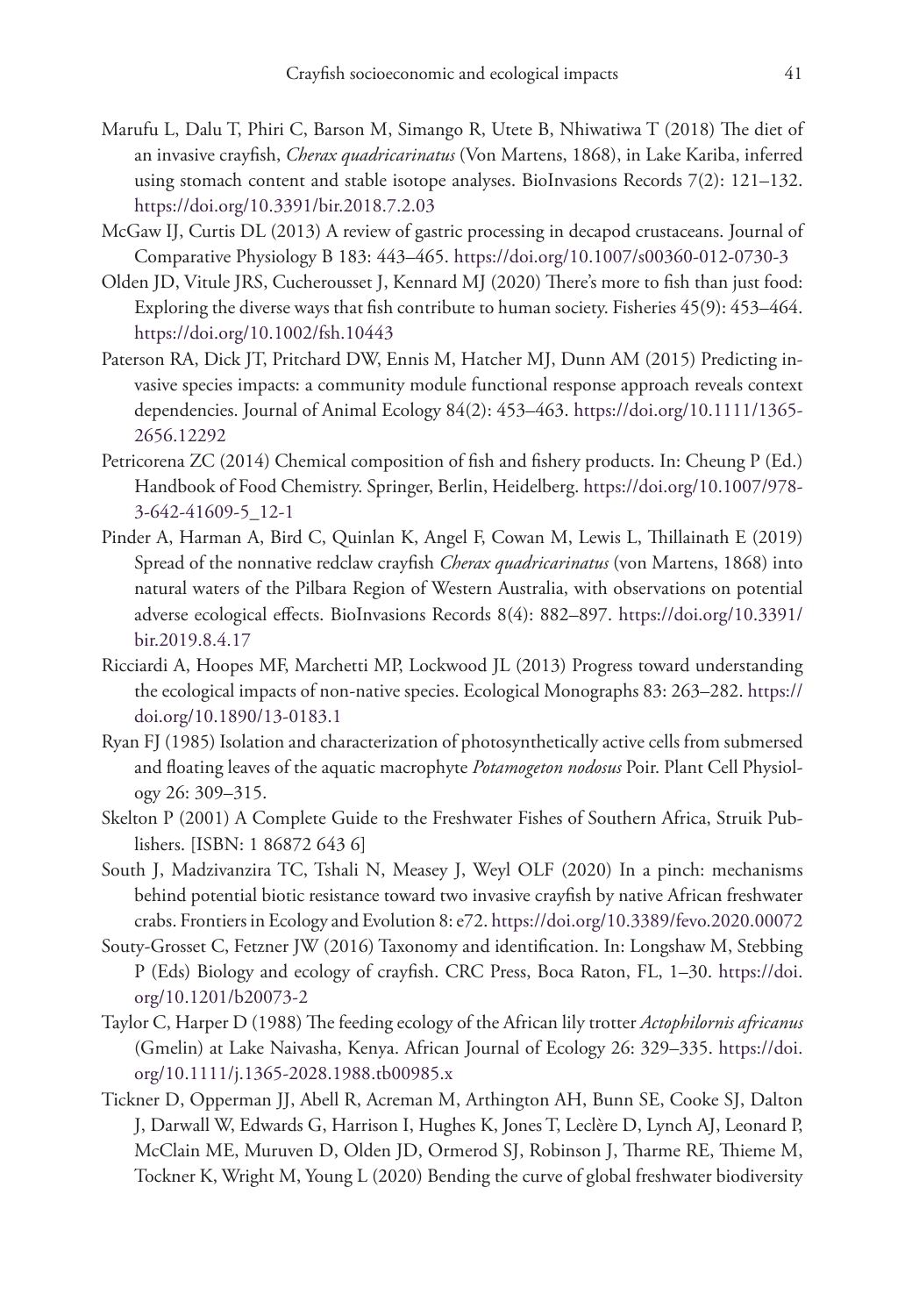loss: An emergency recovery plan, BioScience 70(4): 330–342. [https://doi.org/10.1093/](https://doi.org/10.1093/biosci/biaa002) [biosci/biaa002](https://doi.org/10.1093/biosci/biaa002)

- Tran N, Chu L, Chan CY, Genschick S, Phillips MJ, Kefi AS (2019) Fish supply and demand for food security in Sub-Saharan Africa: An analysis of the Zambian fish sector. Marine Policy 99: 343–350.<https://doi.org/10.1016/j.marpol.2018.11.009>
- Twardochleb LA, Olden JD, Larson ER (2013) A global meta-analysis of the ecological impacts of non-native crayfish. Freshwater Science 32(4): 1367–1382.
- Tweddle D, Cowx IG, Weyl OLF (2015) Challenges in fisheries management in the Zambezi, one of the great rivers of Africa. Fisheries Management and Ecology 22: 99–111. [https://](https://doi.org/10.1111/fme.12107) [doi.org/10.1111/fme.12107](https://doi.org/10.1111/fme.12107)
- Uiterwaal SF, DeLong JP (2020) Functional responses are maximized at intermediate temperatures. Ecology 101(4): e02975. <https://doi.org/10.1002/ecy.2975>
- Vimercati G, Kumschick S, Probert AF, Volery L, Bacher S (2020) The importance of assessing positive and beneficial impacts of alien species. In: Wilson JR, Bacher S, Daehler CC, Groom QJ, Kumschick S, Lockwood JL, Robinson TB, Zengeya TA, Richardson DM (Eds). NeoBiota 62: 525–545.<https://doi.org/10.3897/neobiota.62.52793>
- Weyl OLF, Hecht T (1998) The biology of *Tilapia rendalli* and (Pisces: Cichlidae) in a subtropical lake in Mozambique, South African Journal of Zoology 33(3): 178–188. [http://dx.doi.](http://dx.doi.org/10.1080/02541858.1998.11448469) [org/10.1080/02541858.1998.11448469](http://dx.doi.org/10.1080/02541858.1998.11448469)
- Weyl OLF, Nunes AL, Ellender BR, Weyl PSR, Chilala AC, Jacobs FG, Murray-Hudson M, Douthwaite RJ (2017) Why suggesting Australian redclaw crayfish *Cherax quadricarinatus* as biological control agents for snails is a bad idea, African Journal of Aquatic Science 42(4): 325–327. <https://doi.org/10.2989/16085914.2017.1414685>
- Zeng Y, Shakir KK, Yeo DCJ (2019) Competition between a native freshwater crab and an invasive crayfish in tropical Southeast Asia. Biological Invasions 21: 2653–2663. [https://](https://doi.org/10.1007/s10530-019-02009-6) [doi.org/10.1007/s10530-019-02009-6](https://doi.org/10.1007/s10530-019-02009-6)

## **Supplementary material 1**

## **Macrophyte dry weight determination and morphometric averages (**± **SE) of used animals**

Authors: Takudzwa C. Madzivanzira, Olaf L.F. Weyl, Josie South

Data type: regression analysis and morphometric measurements

- Explanation note: The supplementary file shows the graph that was used for the wet dry macrophyte weight conversion. The file also shows the mean mophometric measurements of the decapods and reports the statistics to determine their differences.
- Copyright notice: This dataset is made available under the Open Database License [\(http://opendatacommons.org/licenses/odbl/1.0/](http://opendatacommons.org/licenses/odbl/1.0/)). The Open Database License (ODbL) is a license agreement intended to allow users to freely share, modify, and use this Dataset while maintaining this same freedom for others, provided that the original source and author(s) are credited.

Link: <https://doi.org/10.3897/neobiota.72.71868.suppl1>